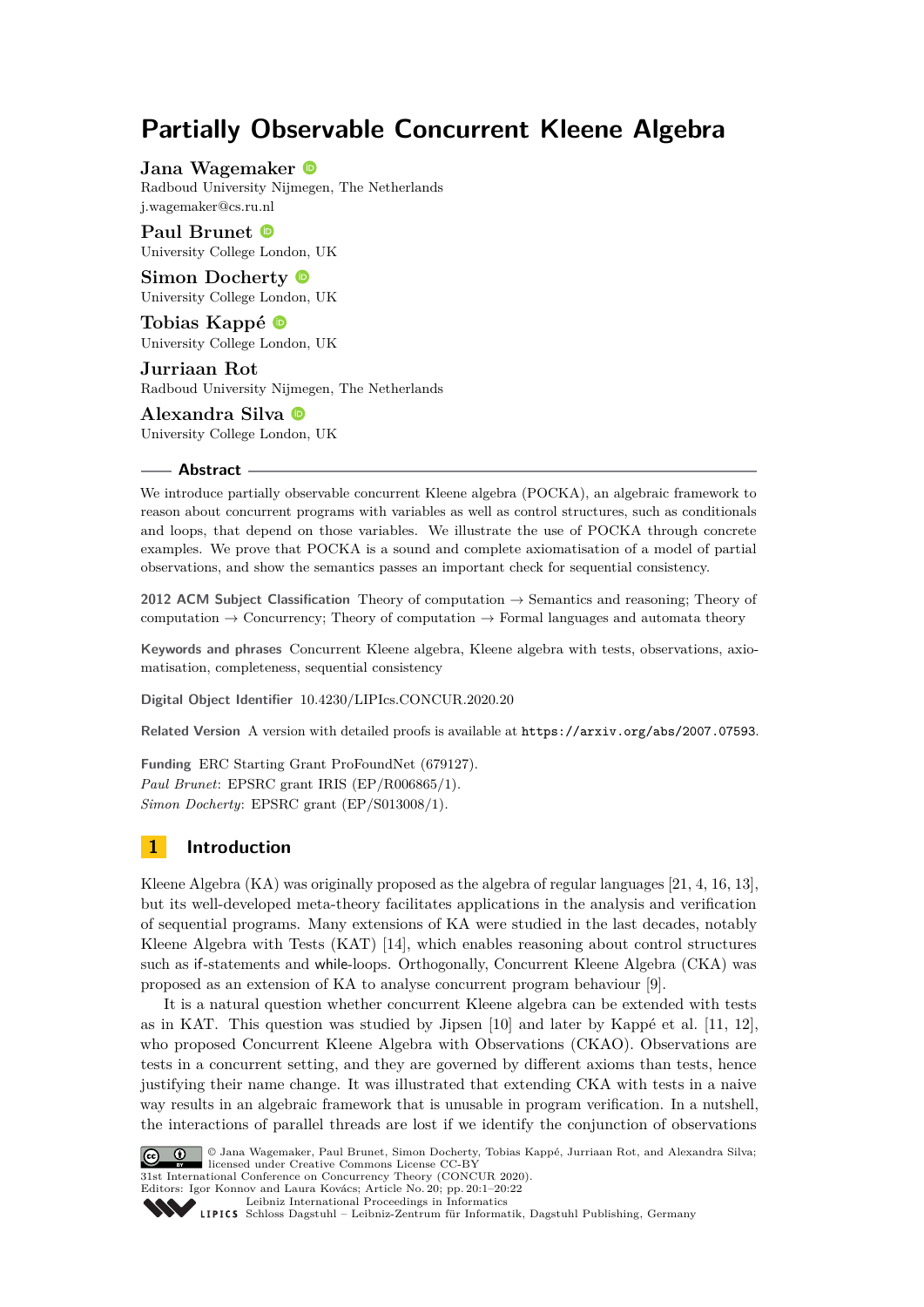# **20:2 Partially Observable Concurrent Kleene Algebra**

with their sequential composition, as is done in KAT. Instead, an algebra where conjunction and sequential composition are kept distinct is essential to capture concurrent interaction between conditionals in different threads – this distinguishes tests from observations.

In this paper we demonstrate how this class of techniques can be used for a more finegrained analysis of concurrent programs. We focus our development around the issue of *sequential consistency*, i.e., whether programs behave as if memory accesses taking place were interleaved and executed sequentially [\[17\]](#page-16-9). A standard way of testing this property is the so-called *store buffering litmus test* [\[1\]](#page-16-10). Consider the following program with two threads:

$$
\begin{array}{ll}\n\text{TO:} & x \leftarrow 1; \\
& r_0 \leftarrow y; \\
& \middle| \quad \text{T1:} \quad y \leftarrow 1; \\
& r_1 \leftarrow x; \\
\end{array}
$$

A sequentially consistent implementation should satisfy the following property: if initially both registers  $r_0$  and  $r_1$  are set to 0, after running the program one of them should have value 1. Therefore, we can detect failures of sequential consistency by observing behaviour that deviates from this specification. This test can be encoded algebraically [\[15\]](#page-16-11) as:

<span id="page-1-0"></span>
$$
((r_0 = 0 \land r_1 = 0); (T0 || T1); \neg (r_0 = 1 \lor r_1 = 1)) \equiv 0.
$$
 (†)

That is, the program that asserts that  $r_0$  and  $r_1$  are both 0, executes T0 and T1 in parallel, and then asserts that neither  $r_0$  nor  $r_1$  is 1, is equivalent to the program 0, which has no valid behaviour. To reason in this fashion, our algebraic framework should include *observations* of the shape  $v = n$  as well as *assignments*  $v \leftarrow n$  and  $v \leftarrow v'$ , where  $v, v'$  and  $n$  range over some fixed sets of variables and values. To that end, we propose *Partially Observable Concurrent Kleene Algebra* (*POCKA*), an algebraic theory built on top of CKA that allows for an analysis of concurrent programs manipulating memory, such as the simple program above. POCKA has a natural interpretation in terms of pomset languages over assignments and memory states, encoded as partial functions, similarly to separation logic [\[20\]](#page-16-12), which describe the behaviour of concurrent programs that can access variables and values (Section [3\)](#page-4-0). We prove soundness and completeness with respect to this interpretation (Section [4\)](#page-8-0).

POCKA deviates from KAT and CKAO by using *partial* observations in its semantics. These are crucial in a concurrent setting, where a single thread may have only a partial view of the memory. Whilst memory as a whole depends on the combined action of all threads, these partial views may be analysed on a thread-by-thread basis. This shift from total to partial observations thus allows for a richer compositional semantic model. Formally, this means that we move from a Boolean algebra of observations, as in CKAO or KAT, to a pseudocomplemented distributive lattice (PCDL) [\[3\]](#page-16-13), as proposed by Jipsen and Moshier [\[10\]](#page-16-6).

To ensure compositionality, semantics of concurrent programs should capture not only isolated program behaviour, but also all *possible* behaviours of the program when run in parallel with another program. For example, take the program  $P = (x = 1); (x = 2)$ , which asserts that *x* has value 1 and then value 2, and the program  $Q = (x \leftarrow 2)$ , which assigns the value 2 to *x*. In an interpretation that captures isolated program behaviour, the semantics of *P* would be empty, as *x* cannot change between the tests. In contrast, the program  $P \parallel Q$ (i.e., *P* and *Q* in parallel) *does* have behaviour, because the assignment may be interleaved between the two observations. Hence, the isolated semantics of *P* is not sufficient.

Thus, the semantics of a POCKA term accommodates possible interference by an outside context. As a result, the test  $(\dagger)$  fails at this stage, meaning this semantics is not sequentially consistent. This raises the question of how to study the isolated program behaviour. To this end, we identify a subset of the semantics that captures isolated program behaviour, and show that this fragment coincides with guarded pomsets [\[10\]](#page-16-6) (Section [5\)](#page-10-0). This turns out to fix the defect in sequential consistency we observe earlier, as we show in Section [6.](#page-13-0)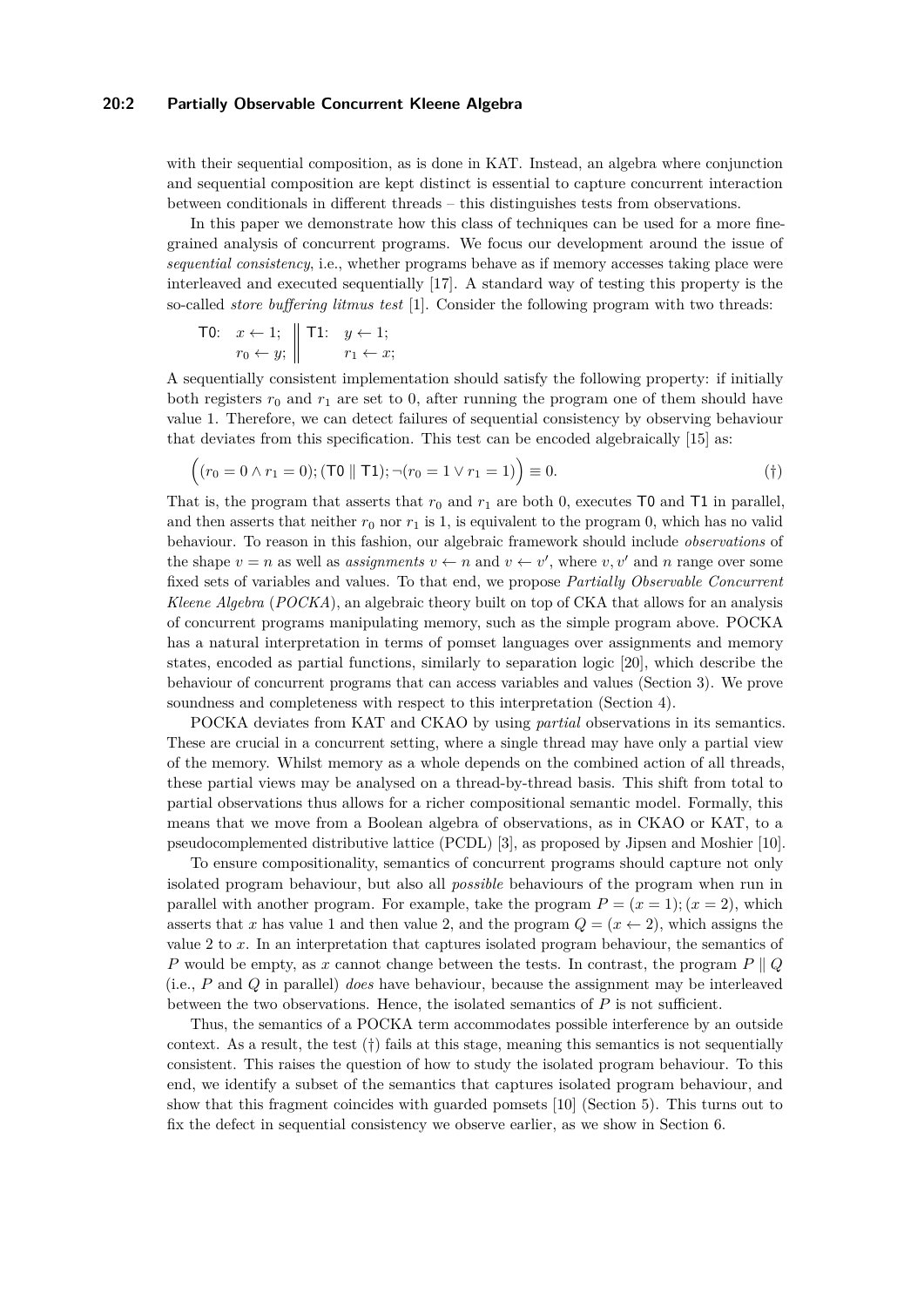# **2 Preliminaries**

Throughout this section we fix a finite alphabet  $\Sigma$ . We recall pomsets [\[7,](#page-16-14) [8\]](#page-16-15), a generalisation of words that model concurrent traces. First, a *labelled poset* over  $\Sigma$  is a tuple  $\mathbf{u} = \langle S_{\mathbf{u}}, \leq_{\mathbf{u}}, \lambda_{\mathbf{u}} \rangle$ , where  $S_{\mathbf{u}}$  is a finite set (the *carrier* of **u**),  $\leq_{\mathbf{u}}$  is a partial order on  $S_{\mathbf{u}}$  (the *order* of **u**), and  $\lambda_{\mathbf{u}}: S_{\mathbf{u}} \to \Sigma$  is a function (the *labelling* of **u**). Pomsets are labelled posets up to isomorphism:

<span id="page-2-0"></span> $▶$  **Definition 2.1** (Poset isomorphism, pomset). Let **u**, **v** *be labelled posets over*  $Σ$ *. We say* **u** *is* isomorphic *to* **v***,* denoted **u**  $\cong$  **v***,* if there exists a bijection  $h: S_u \to S_v$  that preserves *labels, and preserves and reflects ordering. More precisely, we require that*  $\lambda_{\mathbf{v}} \circ h = \lambda_{\mathbf{u}}$ *, and*  $s \leq_{\mathbf{u}} s'$  *if and only if*  $h(s) \leq_{\mathbf{v}} h(s')$ . A pomset *over*  $\Sigma$  *is an isomorphism class of labelled posets over*  $\Sigma$ *, i.e., the class*  $[\mathbf{v}] = {\mathbf{u} \mid \mathbf{u} \cong \mathbf{v}}$  *for some labelled poset* **v***.* 

When two pomsets are in scope, we tacitly assume that they are represented by labelled posets with disjoint carriers. We write  $\text{Pom}(\Sigma)$  for the set of pomsets over  $\Sigma$ , and 1 for the empty pomset. When  $a \in \Sigma$ , we write a for the pomset represented by the labelled poset whose sole element is labelled by a. Pomsets can be composed in sequence and in parallel:

 $\blacktriangleright$  **Definition 2.2** (Pomset composition). Let  $U = [\mathbf{u}]$  and  $V = [\mathbf{v}]$  be pomsets over  $\Sigma$ .

*We write U* | *V for the* parallel composition *of U and V*, which is the pomset over  $\Sigma$ *represented by the labelled poset* **u**  $\parallel$  **v***, where*  $S_{\mathbf{u}\parallel\mathbf{v}} = S_{\mathbf{u}} \cup S_{\mathbf{v}}$ ,  $\leq_{\mathbf{u}\parallel\mathbf{v}} = \leq_{\mathbf{u}} \cup \leq_{\mathbf{v}}$  and for  $x \in S_{\mathbf{u}}$  we have  $\lambda_{\mathbf{u} \parallel \mathbf{v}}(x) = \lambda_{\mathbf{u}}(x)$  and for  $x \in S_{\mathbf{v}}$  we let  $\lambda_{\mathbf{u} \parallel \mathbf{v}}(x) = \lambda_{\mathbf{v}}(x)$ .

*We write*  $U \cdot V$  *for the* sequential composition *of*  $U$  *and*  $V$ *, that is, the pomset represented* by the labelled poset  $\mathbf{u} \cdot \mathbf{v}$ , where  $S_{\mathbf{u} \cdot \mathbf{v}} = S_{\mathbf{u} \parallel \mathbf{v}}$ ,  $\leq_{\mathbf{u} \cdot \mathbf{v}} = \leq_{\mathbf{u}} \cup \leq_{\mathbf{v}} \cup (S_{\mathbf{u}} \times S_{\mathbf{v}})$  and  $\lambda_{\mathbf{u} \cdot \mathbf{v}} = \lambda_{\mathbf{u} \parallel \mathbf{v}}$ .

The pomsets that we use can be built using sequential and parallel composition.

▶ **Definition 2.3** (Series-parallel pomsets). *The set of* series-parallel pomsets (sp-pomsets) *over*  $\Sigma$ *, denoted*  $\mathsf{SP}(\Sigma)$ *, is the smallest subset of*  $\mathsf{Pom}(\Sigma)$  *such that*  $1 \in \mathsf{SP}(\Sigma)$  *and*  $a \in \mathsf{SP}(\Sigma)$ *for every*  $a \in \Sigma$ *, and is furthermore closed under parallel and sequential composition.* 

One way of comparing pomsets is to see whether they have the same events and labels, except that one is "more sequential" in the sense that more events are ordered. This is captured by the notion of *subsumption* [\[7\]](#page-16-14), defined as follows.

 $\triangleright$  **Definition 2.4** (Subsumption). Let  $U = [\mathbf{u}]$  and  $V = [\mathbf{v}]$ . We say U is subsumed by V, *written*  $U \subseteq V$ , *if there exists a label- and order-preserving bijection*  $h: S_{\mathbf{v}} \to S_{\mathbf{u}}$ *. That is, h is a bijection such that*  $\lambda_{\mathbf{u}} \circ h = \lambda_{\mathbf{v}}$  *and if*  $s \leq_{\mathbf{v}} s'$ , *then*  $h(s) \leq_{\mathbf{u}} h(s')$ *.* 

In the rest of this paper we only consider the relation  $\subseteq$  restricted to series-parallel pomsets. We will also need the notion of *pomset contexts* [\[12\]](#page-16-8).

 $▶$  **Definition 2.5.** *Let*  $∗$  *be a symbol not in*  $Σ$ *. The set of* pomset contexts*, denoted*  $PC(Σ)$ *, is the smallest subset of*  $\text{SP}(\Sigma \cup \{*\})$  *satisfying* 

$$
\frac{X \in \mathsf{SP}(\Sigma \cup \{*\})}{X \cdot C \in \mathsf{PC}(\Sigma)} \qquad \frac{X \in \mathsf{SP}(\Sigma \cup \{*\})}{X \cdot C \in \mathsf{PC}(\Sigma)} \qquad \frac{X \in \mathsf{SP}(\Sigma \cup \{*\})}{X \parallel C \in \mathsf{PC}(\Sigma)} \qquad \frac{X \in \mathsf{SP}(\Sigma \cup \{*\})}{X \parallel C \in \mathsf{PC}(\Sigma)}
$$

*Alternatively,*  $PC(\Sigma)$  *consists of the sp-pomsets over*  $\Sigma \cup \{*\}$  *with exactly one occurrence of*  $*$ .

One can think of ∗ as a gap where another pomset can be inserted: given *C* ∈ PC and  $U \in$  Pom, we can insert *U* into the gap in *C* to obtain *C*[*U*]. More precisely, we define

$$
*[U] = U \qquad (C \cdot X)[U] = C[U] \cdot X \qquad (X \cdot C)[U] = X \cdot C[U] \qquad (X \parallel C)[U] = X \parallel C[U]
$$

This insertion is well-defined, and can in fact be extended to pomsets in general [\[12\]](#page-16-8). We extend the notation to a set of pomsets  $L \subseteq$  Pom by  $C[L] = \{C[U] | U \in L\}$ .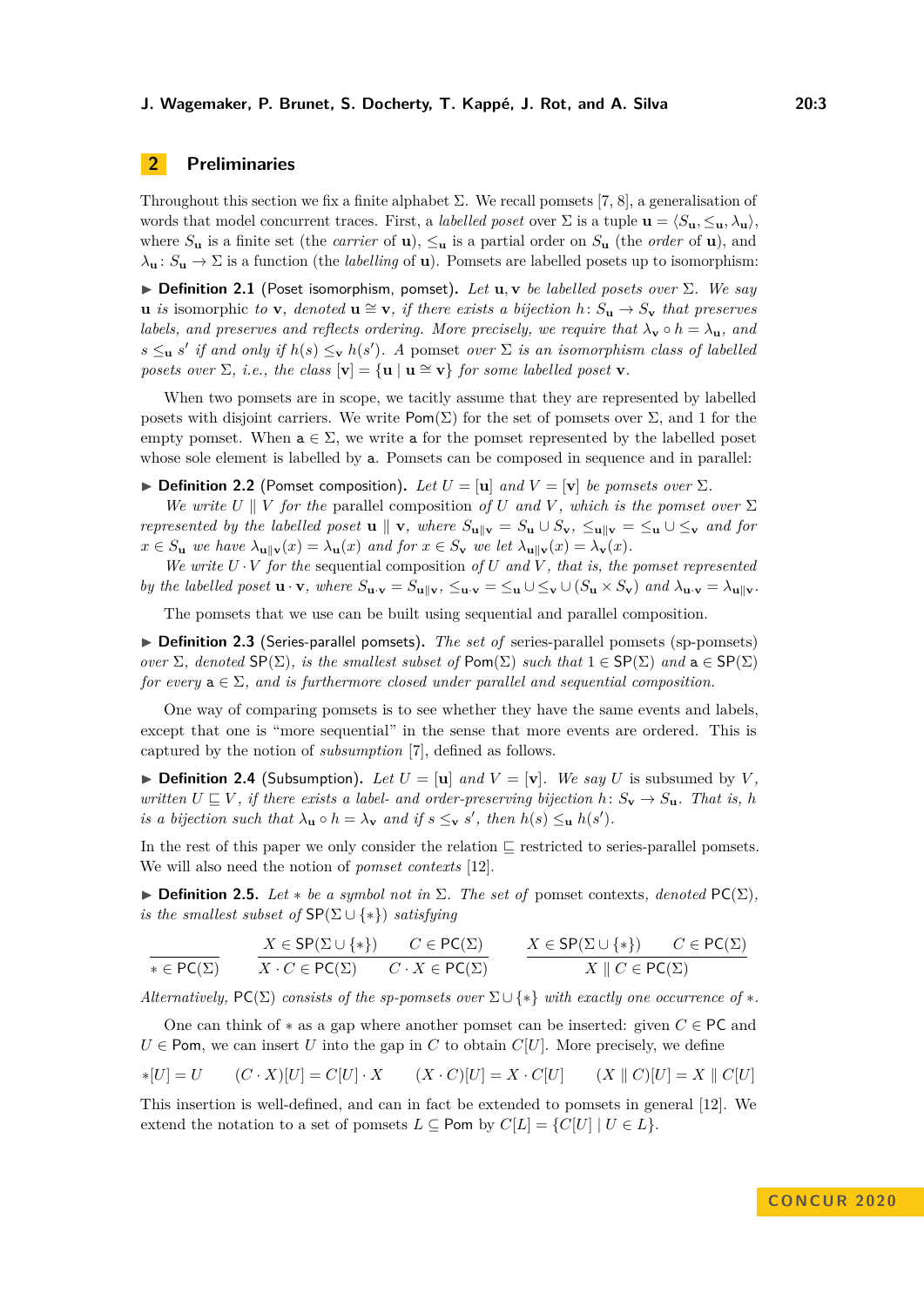**Bi-Kleene Algebra (BKA): syntax and semantics.** *Bi-Kleene Algebra* [\[18\]](#page-16-16) adds a binary operator, denoted  $\parallel$ , to KA, which satisfies a few basic axioms but does not interact with the other KA operators. *BKA-terms* over  $\Sigma$ , denoted  $\mathcal{E}_{\Sigma}$  (the subscript is omitted if it is clear from the context), also called series-rational expressions [\[19\]](#page-16-17), are generated by the grammar

 $e, f ::= 0 | 1 | a \in \Sigma | e+f | e \cdot f | e || f | e^*$ 

The semantics of a BKA-term is a *pomset language*, i.e., an element of  $2^{SP}$ . Formally, the BKA-semantics is a function  $\llbracket - \rrbracket$ :  $\mathcal{E} \to 2^{SP}$  defined inductively, as follows:

$$
\begin{aligned}\n[0] &= \emptyset & \qquad [\![1]\!] = \{1\} & \qquad [\![e+f]\!] = [\![e]\!] \cup [\![f]\!] & \qquad [\![e\cdot f]\!] = [\![e]\!] \cdot [\![f]\!] \\
[0] &= [\![e]\!]^* & \qquad [\![\mathbf{a}]\!] = \{\mathbf{a}\} & \qquad [\![e\parallel f]\!] = [\![e]\!] \parallel [\![f]\!] \n\end{aligned}
$$

In this definition we use the pointwise lifting of sequential and parallel composition from pomsets to pomset languages, e.g.,  $L \cdot K = \{U \cdot V \mid U \in L, V \in K\}$ . The Kleene star of a pomset language *L* is defined as  $L^* = \bigcup_{n \in \mathbb{N}} L^n$ , where  $L^0 = \{1\}$  and  $L^{n+1} = L^n \cdot L$ .

We write  $\equiv_{BKA}$  or simply  $\equiv$  for the smallest congruence on  $\mathcal E$  generated by the Kleene algebra axiom together with the additional bi-Kleene algebra axioms, which govern the parallel operator  $\parallel$ ; it is associative, commutative, has a unit and distributes over  $+$  (Table [1\)](#page-5-0). Soundness and completeness of  $\equiv_{BKA}$  w.r.t. the pomset language semantics was proved in [\[18\]](#page-16-16):

<span id="page-3-0"></span>▶ **Theorem 2.6** (Soundness and Completeness BKA). Let  $e, f \in \mathcal{E}$ . Then  $e \equiv f \Leftrightarrow [e] = [f]$ .

Given alphabets  $\Sigma$  and  $\Gamma$ , a function  $h: \Sigma \to \mathcal{E}_{\Gamma}$  extends inductively to a map  $\hat{h}: \mathcal{E}_{\Sigma} \to \mathcal{E}_{\Gamma}$  $(e.g., \hat{h}(e+f) = \hat{h}(e) + \hat{h}(f))$  which we refer to as the *homomorphism generated by h*.

**Concurrent Kleene Algebra with Hypotheses (CKAH).** *Concurrent Kleene algebra with Hypotheses* [\[12\]](#page-16-8) (see also [\[5\]](#page-16-18) for the case of KA), allows for a set of additional axioms, called *hypotheses*, to be added to the axioms of BKA. Based on these hypotheses, one can then derive a sound model. This facilitates a modular completeness proof of POCKA based on the completeness of BKA, as POCKA extends BKA with additional axioms.

**► Definition 2.7.** *A* hypothesis *is an inequation*  $e \leq f$  *where*  $e, f \in \mathcal{E}$ *. When H is a set of hypotheses, we write*  $\equiv$ <sup>*H*</sup> *for the smallest congruence on*  $\mathcal{E}$  *generated by the hypotheses in H as well as the axioms and implications that build the equational theory of BKA. More concretely, whenever*  $e \leq f \in H$ *, also*  $e \leq^H f$ .

<span id="page-3-1"></span>▶ **Definition 2.8.** *Let*  $L \subseteq$  Pom. We define the *H*-closure of  $L$ *, written*  $L\downarrow$ <sup>*H*</sup>, as the smallest *language containing L such that for all*  $e \leq f \in H$  *and*  $C \in \text{PC}$ , if  $C[[f]] \subseteq L\downarrow^H$ , then  $C[[f]] \subseteq L\downarrow^H$ , then  $C[[e]] \subseteq L\downarrow^H$ . We stress here the use of the BKA-semantics for defining the *H*-closure of any language. Formally,  $L \downarrow^H$  may be described as the smallest language satisfying:

$$
\frac{e \le f \in H \qquad C \in \mathsf{PC} \qquad C[[f]] \subseteq L\downarrow^H}{C[[e]] \subseteq L\downarrow^H}
$$

The *H*-closure adds those pomsets that are needed to ensure soundness of the axioms generated by *H*. This yields a sound model for BKA with the set of hypotheses *H* [\[12\]](#page-16-8):

▶ Lemma 2.9 (Soundness). *If*  $e \equiv^H f$ , then  $[ [e] ] \downarrow^H = [f] \downarrow^H$ .

An axiom often added to BKA is the *exchange law*, and together with BKA it axiomatises Concurrent Kleene Algebra (CKA). It can be added in the form of a set of hypotheses [\[12\]](#page-16-8):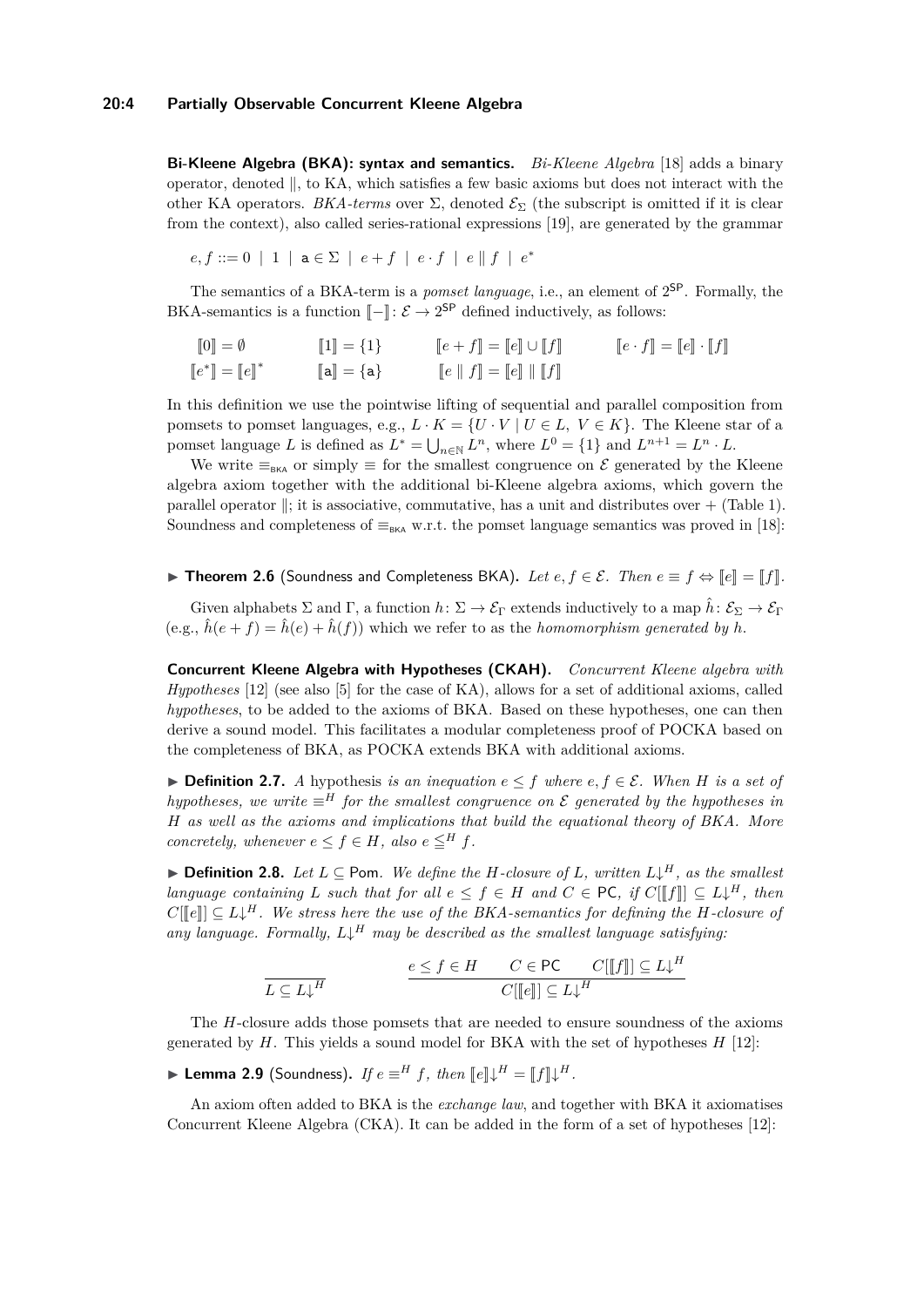▶ **Definition 2.10.** *We write* exch *for the set*  $\{ (e \parallel f) \cdot (g \parallel h) \leq (e \cdot g) \parallel (f \cdot h) \mid e, f, g, h \in \mathcal{E} \}.$ 

These hypotheses encode the interleavings of a program: when  $e \cdot g$  runs in parallel with  $f \cdot h$ , one possible behaviour is that *e* first runs in parallel with *f*, followed by *g* in parallel with *h*.

The exch-closure coincides with the downwards closure w.r.t. the subsumption order [\[12\]](#page-16-8).

<span id="page-4-1"></span>► **Lemma 2.11.** *Let*  $L \subseteq$  SP *and*  $U \in$  SP.  $U \in L\downarrow$ <sup>exch</sup>  $\Leftrightarrow$  *there exists a*  $V \in L$  *s.t.*  $U \sqsubseteq V$ .

**► Definition 2.12.** *A map*  $c: \mathcal{E} \to \mathcal{E}$  *is a* syntactic closure *for H when for all*  $e \in \mathcal{E}$  *it holds that*  $e \equiv^H c(e)$  *and*  $\llbracket e \rrbracket \downarrow^H = \llbracket c(e) \rrbracket$ .

Syntactic closures are used in modular constructions of completeness proofs: their existence implies a completeness result for *H*, by reducing it to completeness of BKA, i.e. Theorem [2.6.](#page-3-0)

# <span id="page-4-0"></span>**3 Partially Observable Concurrent Kleene Algebra**

In this section we define *partially observable concurrent Kleene algebra* (*POCKA*). The syntax of POCKA is given by BKA terms over an alphabet tailor-made to reason about programs that can access variables and values. Specifically, this alphabet holds *assignments* of the form  $(v \leftarrow n)$  and  $(v \leftarrow v')$ , and *observations* of the form  $(v = n)$ . We say  $(v \leftarrow n)$  assigns the value *n* to variable *v*,  $(v \leftarrow v')$  copies the value of variable *v'* to *v*, and  $(v = n)$  asserts that *v* must have value *n*. Formally, we define the alphabets

$$
Act = \{(v \leftarrow n), (v \leftarrow v') \mid v, v' \in \text{VAR}, n \in \text{VAL}\}\
$$

where VAR and VAL are finite sets of variables and values, respectively (see Remark [3.12](#page-7-0)) for a discussion on the finiteness assumption). An example POCKA term would be  $(x =$ 1)  $\cdot (x \leftarrow 2) \cdot (x = 2)$ , which asserts that *x* must start with value 1, assigns the value 2 to *x*, and then asserts that *x* holds the value 2.

We will later give semantics to POCKA terms using program states, which are partial functions from VAR to VAL: State =  $\{\alpha \mid \alpha : \text{VAR } \rightarrow \text{VAL}\}\$ . The domain of a state  $\alpha$  is denoted  $\text{dom}(\alpha)$ . State carries a partial order  $\leq$ , where  $\alpha \leq \beta$  iff  $\text{dom}(\beta) \subseteq \text{dom}(\alpha)$  and for all  $x \in \text{dom}(\beta)$  we have  $\alpha(x) = \beta(x)$ , which we will use to generate the algebra of observations.

### **3.1 Observation algebra: axiomatisation and semantics**

To obtain POCKA, we define the *observation* algebra (OA) that will be added to CKA as the algebraic structure of observations. This is similar to how a Boolean algebra enriches Kleene algebra into Kleene algebra with tests. In contrast with KAT, the observation algebra of POCKA is a pseudocomplemented distributive lattice, which is a generalisation of Boolean algebra in which the law of excluded middle does not necessarily hold.

▶ Definition 3.1 (Pseudocomplemented Distributive Lattice). *A* pseudocomplemented distributive lattice *(PCDL) is a tuple*  $(A, \wedge, \vee, \overline{\cdot}, \top, \bot)$  *such that*  $(A, \wedge, \vee, \top, \bot)$  *is a bounded distributive lattice and*  $\cdot : A \to A$  *is such that for*  $p, q \in A$  *we have*  $p \wedge q = \bot$  *iff*  $p \leq \overline{q}$ *.* 

For a poset  $(X, \leq)$  and a set  $S \subseteq X$ , define the *downwards-closure* of *S* by  $S_{\leq}$  ::= {*x* | ∃*y* ∈ *S* s.t. *x* ≤ *y*} and *P*≤(*X*) ::= {*Y* ⊆ *X* | *Y* = *Y*≤}. It is well-known that *P*≤(*X*) carries the structure of a bounded distributive lattice, with intersection as meet, union as join, *X* as top and  $\emptyset$  as bottom. Further, if  $(X, \leq)$  is finite, the lattice is itself finite and thus carries a (necessarily unique) pseudocomplement defined by  $\overline{Y} ::= \bigcup \{ Z \in P_{\leq}(X) \mid Y \cap Z = \emptyset \}.$  This simply reifies that the pseudocomplement of an element is the largest element incompatible with it, which is guaranteed to exist in any complete lattice with bottom.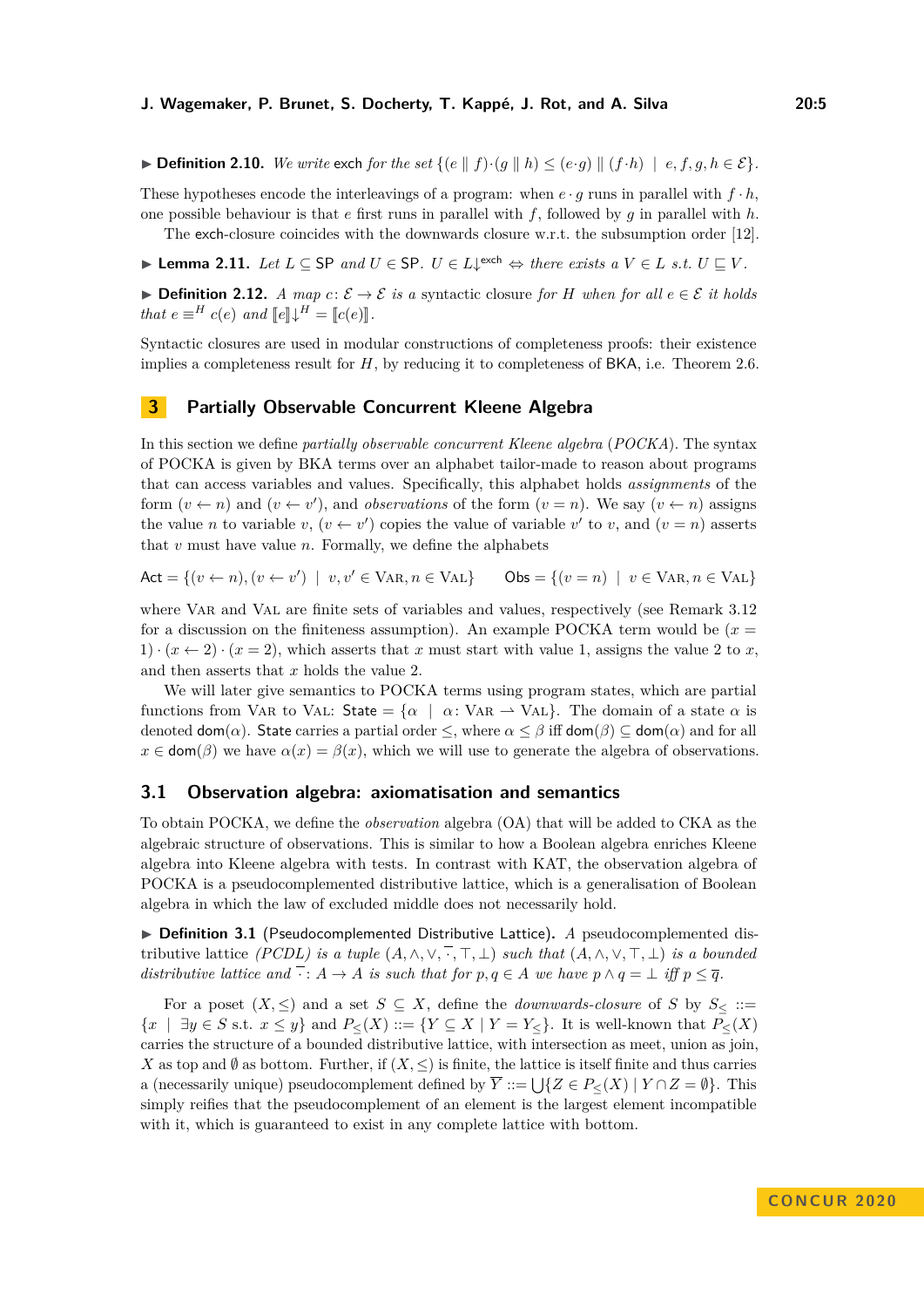### **20:6 Partially Observable Concurrent Kleene Algebra**

<span id="page-5-0"></span>**Table 1** Axioms of POCKA, built over an alphabet of actions Act and observations Obs. The left column contains the axioms of Concurrent Kleene Algebra. The right column axiomatises the partial observations: they form a pseudocomplemented distributive lattice, subject to constraints on the interface axioms that connect the lattice operators to the Kleene algebra ones. The last group of axioms applies to the observation alphabet Obs. We write  $e \leq f$  as a shorthand for  $e + f \equiv f$ .

| Kleene Algebra Axioms                                                          | <b>Bounded Distributive Lattice Axioms</b>                                                    |
|--------------------------------------------------------------------------------|-----------------------------------------------------------------------------------------------|
| $e + (f + q) \equiv (f + q) + h$                                               | $p \vee \bot \equiv p \equiv p \wedge \top$                                                   |
| $e + f \equiv f + e$                                                           | $p \vee q \equiv q \vee p$                                                                    |
| $e+0\equiv e$                                                                  | $p \wedge q \equiv q \wedge p$                                                                |
| $e+e \equiv e$                                                                 | $p \wedge (q \wedge r) \equiv (p \wedge q) \wedge r$                                          |
| $e \cdot (f \cdot g) \equiv (e \cdot f) \cdot g$                               | $p \vee (q \vee r) \equiv (p \vee q) \vee r$                                                  |
| $e \cdot 1 \equiv e \equiv 1 \cdot e$                                          | $p \vee (p \wedge q) \equiv p \equiv p \wedge (p \vee q)$                                     |
| $e \cdot 0 \equiv 0 \equiv 0 \cdot e$                                          | $p \vee (q \wedge r) \equiv (p \vee q) \wedge (p \vee r)$                                     |
| $e \cdot (f + q) \equiv e \cdot f + e \cdot h$                                 | $p \wedge (q \vee r) \equiv (p \wedge q) \vee (p \wedge r)$                                   |
| $(e+f)\cdot q \equiv e\cdot g + f\cdot g$                                      | Pseudocomplement                                                                              |
| $e^* = 1 + ee^*$                                                               | $p \leq \overline{q} \Leftrightarrow p \wedge q \equiv \perp$                                 |
| $e + f \cdot q \leq f \Rightarrow e \cdot q^* \leq f$                          | <b>Observation Axioms</b>                                                                     |
| $e^* = 1 + e^*e$                                                               | $(n \neq m)$<br>$v = n \wedge v = m \equiv \perp$                                             |
| $e + f \cdot g \leq g \Rightarrow f^* \cdot e \leq g$                          | $\overline{v} = \overline{n} \leq \sqrt{v} = m$                                               |
| <b>Additional Bi-Kleene Algebra Axioms</b>                                     | $n \neq m$                                                                                    |
| $e \parallel 1 \equiv e$                                                       | $\bigwedge v_i = n_i \leqq \bigvee \overline{v_i = n_i}$ $(\forall i \neq j \ldots \neq v_j)$ |
| $e \parallel (f \parallel g) \equiv (e \parallel f) \parallel g$               |                                                                                               |
| $e \parallel 0 \equiv 0$                                                       | <b>Interface Axioms</b>                                                                       |
| $e \parallel (f + g) \equiv e \parallel f + e \parallel g$                     | $p \wedge q \leq p \cdot q$                                                                   |
| $e \parallel f \equiv f \parallel e$                                           | $p \vee q \equiv p + q$                                                                       |
| Exchange law                                                                   | $0 \equiv \perp$                                                                              |
| $(e \parallel f) \cdot (q \parallel h) \leq (e \cdot q) \parallel (f \cdot h)$ | $\top \cdot p \leq p$<br>$(p \in \mathcal{O})$<br>$p \cdot \top \leq p$                       |
|                                                                                | $\top \cdot a \leq a$<br>$a \cdot \top \leq a$ $(a \in \text{Act})$                           |

▶ **Definition 3.2** (Observation Algebra). *The* Observation Algebra *is the PCDL* OA ::= (*P*≤(State)*,* ∩*,* ∪*,* · *,* State*,* ∅) *generated by* (State*,* ≤)*.*

Taking Obs as our set of propositions, we generate a term language  $\mathcal O$  over the signature of PCDLs as follows:

 $p, q ::= \perp \mid \top \mid o \in \mathsf{Obs} \mid p \vee q \mid p \wedge q \mid \overline{p}.$ 

This language is interpreted in *OA* by the homomorphic extension of the assignment

$$
[\![v = n]\!] ::= \{\{v \mapsto n\}\}_\le = \{\alpha \in \text{State} \mid \alpha(v) = n\}.
$$

Intuitively, the behaviour of an observation *p* consists of all partial functions that agree with p. This is captured algebraically below, in Lemma [3.7.](#page-6-0) For instance,  $\llbracket v = n \rrbracket$  is the set containing all partial functions assigning  $n$  to  $v$ , and this is downwards closed because any partial function with a larger domain that also assigns *n* to *v* is included in this set.

If threads have only partial information about the machine state, an observation should be satisfied only if there is *positive evidence* for it. Hence,  $\overline{v} = \overline{n}$  should be satisfied only when *v* has a value that is different from *n*. To see why a Boolean algebra does not capture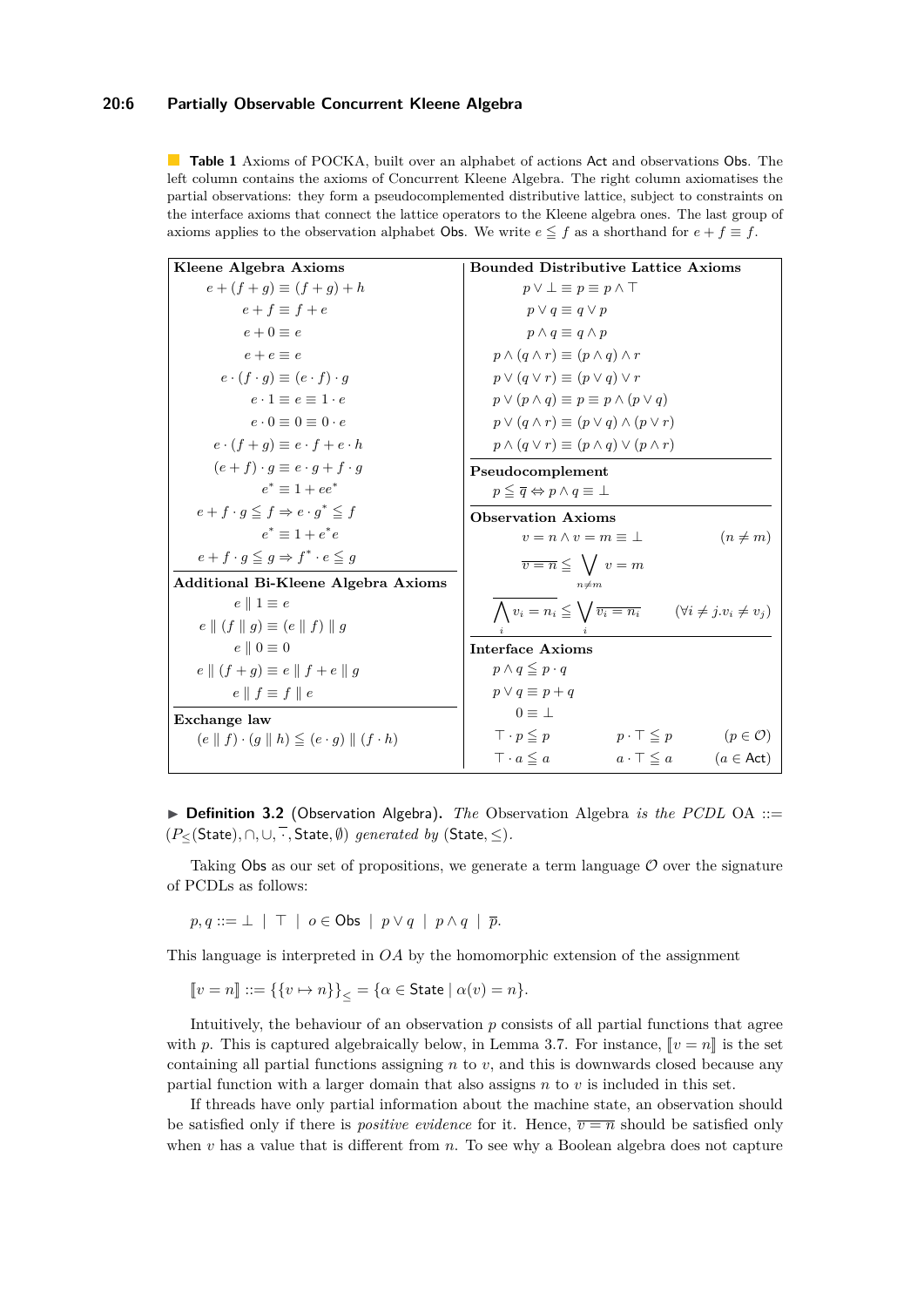the intended meaning of  $\overline{v} = \overline{n}$ , consider using a BA over sets of partial functions, with negation as set-complement. This entails that  $\lbrack \lbrack \overline{v=n} \rbrack$  will include all partial functions where *v* either gets a different value than *n* or no value at all. In the latter case, were we to obtain more information about the machine state we may discover that the actual value of *v* is in fact *n*, and it was therefore incorrect to assert  $\overline{v} = \overline{n}$ . Our pseudocomplement provides a notion of negation that correctly excludes states for which this error could manifest, and this motivates our use of a PCDL rather than a Boolean algebra. This can be calculated directly:

**Example 3.3.** Consider the semantics of  $\overline{v} = \overline{n}$ :

$$
\[\overline{v=n}\] = \bigcup \{Z \in P_{\leq}(\text{State}) \mid \llbracket v = n \rrbracket \cap Z = \emptyset\}
$$

$$
= \{\alpha \mid \alpha \in Z \text{ and } \{\beta \mid \beta(v) = n\} \cap Z = \emptyset\}
$$

$$
= \{\alpha \mid \alpha(v) = m \text{ and } m \neq n\}
$$

In the last step we use that *Z* is downwards closed: if  $\alpha(v)$  were undefined, then the partial function *α*' which is the same as *α* except that  $\alpha'(v) = n$  would also occur in *Z*, making the intersection with  $\llbracket v = n \rrbracket$  non-empty. Thus  $\alpha \in \llbracket \overline{v = n} \rrbracket$  only if  $\alpha(v)$  is defined, and evaluates to a value distinct from *n*. This witnesses the failure of the law of excluded middle.

**► Definition 3.4** (Axiomatisation).  $\equiv_{\text{oA}}$ , or simply  $\equiv$ , is the smallest congruence on  $\varnothing$ *generated by the distributive lattice, pseudocomplement and observation axioms in Table [1.](#page-5-0)*

This axiomatisation supplements a standard axiomatisation of PCDLs with domainspecific axioms to capture the propositional theory of observations. For instance, the axiom  $(v = n \wedge v = m \equiv \bot)$  states that a variable cannot have two different values at the same time. The axiom  $(\overline{v} = \overline{n} \leq \bigvee_{n \neq m} v = m)$  tells us that the pseudocomplement of a variable having a value *n* is the assertion that the variable holds *some* distinct value *m* (the axiom is an inequality, but the other way around also holds). The last domain-specific axiom enforces specific instances of a De Morgan law that does not hold generally hold in arbitrary PCDLs.

Soundness of this axiomatisation follows straightforwardly from the fact that OA is a PCDL, together with basic consequences of the definition of the poset  $(S\text{tate}, \leq)$ .

<span id="page-6-1"></span>▶ **Lemma 3.5** (Soundness OA). *For all*  $p, q \in \mathcal{O}$ , *if*  $p \equiv q$  *then*  $[[p] = [q]$ *.* 

Let  $\pi_{\alpha} := \bigwedge_{\alpha(v)=n} v = n$ . Note that if  $\alpha$  is the empty function, then  $\pi_{\alpha} = \bigwedge \emptyset = \top$ .

<span id="page-6-2"></span>**► Lemma 3.6.** *For all*  $\alpha, \beta \in$  State:  $\alpha \in [\pi_{\beta}]$  *iff*  $\alpha \leq \beta$  *iff*  $\pi_{\alpha} \leq \pi_{\beta}$ *.* 

In the following sections, we will silently assume that  $State \subseteq \mathcal{O}$ . This is possible because *π*<sub>−</sub> provides us with a sound way of injecting State inside  $O$ . In order to prove completeness for  $\llbracket - \rrbracket$  w.r.t.  $\equiv$ , we need an intermediary result, which allows us to syntactically rewrite any OA-expression in terms of elements of State.

<span id="page-6-0"></span>**I Lemma 3.7.** *For all*  $p \in \mathcal{O}$ , *we have*  $p \equiv \sqrt{\{\alpha \in \text{State}\,} \mid \pi_{\alpha} \leq p\}.$ 

With this result, we can then prove completeness of  $\llbracket - \rrbracket$  w.r.t.  $\equiv$  on terms from  $\mathcal{O}$ . In short, from  $[p] = [q]$ ,  $\pi_{\alpha} \leq p$  iff  $\pi_{\alpha} \leq q$  can be established, from which  $p \equiv q$  follows.

<span id="page-6-3"></span>▶ **Theorem 3.8** (Completeness OA). *For all*  $p, q \in \mathcal{O}$ , we have  $p \equiv q$  *if and only if*  $\llbracket p \rrbracket = \llbracket q \rrbracket$ .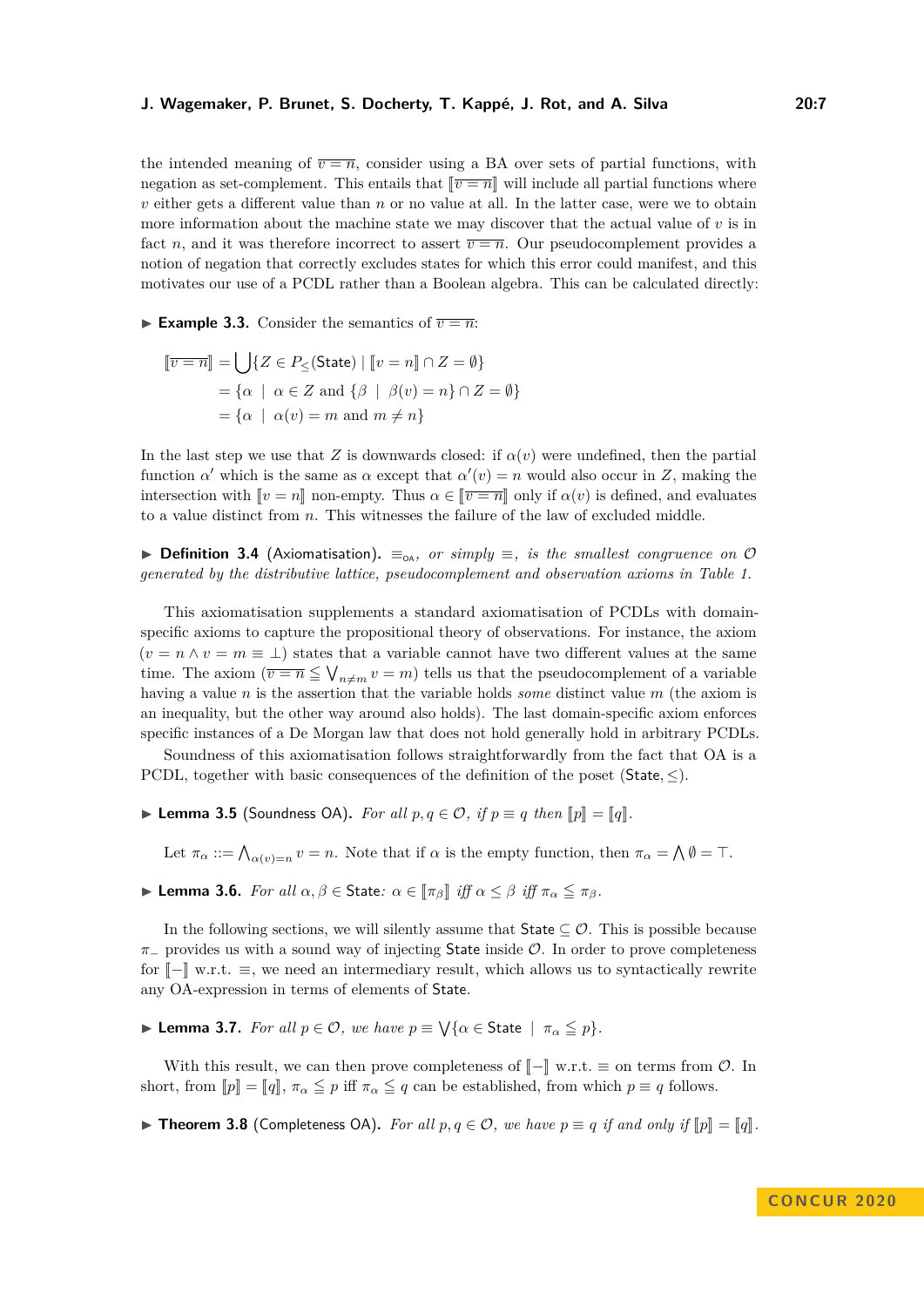# <span id="page-7-1"></span>**3.2 POCKA: axiomatisation and semantics**

 $\triangleright$  **Definition 3.9.** *The POCKA-terms, denoted*  $\mathcal{T}$ *, are formed by the following grammar:* 

$$
e, f ::= 0 \mid 1 \mid a \in \text{Act} \mid p \in \mathcal{O} \mid e + f \mid e \cdot f \mid e \parallel f \mid e^*.
$$

Note that  $\mathcal{T} = \mathcal{E}_{\mathsf{Act}\cup\mathcal{O}}$ .

The language model for POCKA consists of pomset languages over Act ∪ State. When using pomsets to reason about behaviours of programs, we would like actions and states to alternate, because the states allow one to take stock of the configuration of the machine in between actions. However, imposing such an alternation in the semantics can be problematic with the exchange law [\[11\]](#page-16-7). Imagine the program  $(\alpha \cdot \beta)$  || a, where  $\alpha, \beta \in$  State and  $a \in$  Act. We can derive the following:

$$
\alpha \cdot \mathbf{a} \cdot \beta \equiv (\alpha \parallel 1) \cdot (1 \parallel \mathbf{a}) \cdot (\beta \parallel 1)
$$
 (Unit axiom)  
\n
$$
\leq (\alpha \parallel 1) \cdot ((1 \cdot \beta) \parallel (\mathbf{a} \cdot 1))
$$
 (Exchange Law)  
\n
$$
\leq (\alpha \parallel 1) \cdot (\beta \parallel \mathbf{a})
$$
 (Unit Axiom)  
\n
$$
\leq (\alpha \cdot \beta) \parallel (1 \cdot \mathbf{a}) \equiv (\alpha \cdot \beta) \parallel \mathbf{a}
$$
 (Exchange Law, Unit Axiom)

However, if the semantics  $\langle$ <sub>*P*</sub> $\rangle$  contain only pomsets with alternating assignments and states,  $(\alpha \cdot \beta)$  would have to consist of one state, and hence be empty if  $\alpha \neq \beta$ . This would make  $\left[\left(\alpha \cdot \beta\right)\right]$  as methy as well. As  $\left[\alpha \cdot \mathbf{a} \cdot \beta\right]$  should not be empty, the exchange law is unsound. Thus, the POCKA-semantics is not restricted to pomsets with alternating states and actions.

**► Definition 3.10** (Semantics). Let  $(-)$ :  $\mathcal{T} \rightarrow 2^{SP}$ , where  $2^{SP}$  are pomset languages over Act ∪ State. For  $p \in \mathcal{O}$ ,  $(v \leftarrow n)$ ,  $(v \leftarrow v') \in$  Act *and*  $e, f \in \mathcal{T}$  *we have:* 

| $\langle v \leftarrow n \rangle$ = State <sup>*</sup> · $\{v \leftarrow n\}$ · State <sup>*</sup>         | $\langle e + f \rangle = \langle e \rangle \cup \langle f \rangle$ | $(e^*) = (e)^*$                 |
|-----------------------------------------------------------------------------------------------------------|--------------------------------------------------------------------|---------------------------------|
| $\langle v \leftarrow v' \rangle$ = State <sup>*</sup> · $\{v \leftarrow v' \}$ · State <sup>*</sup>      | $(e \cdot f) = (e) \cdot (f)$                                      | $\langle 0 \rangle = \emptyset$ |
| $\langle p p\rangle = \mathsf{State}^*\cdot \llbracket p \rrbracket_{\mathsf{OA}} \cdot \mathsf{State}^*$ | $\{e \mid f\} = \{e\} \mid \{f\}$                                  | $(1) = \{1\}$                   |

*We define the POCKA-semantics of*  $e \in \mathcal{T}$  *as*  $\left\{e\right\}\downarrow = \left\{e\right\}\downarrow^{\text{exch}\cup\text{contr}},$  where we use the closure *definition from Definition* [2.8,](#page-3-1) and contr =  $\{\alpha \leq \alpha \cdot \alpha \mid \alpha \in \text{State}\}\$ , referred to as contraction.

We briefly explain closure under exch and contr. These closures are not part of the axiomatisation, but exist to ensure soundness of some of the axioms. The set of hypotheses exch closes the POCKA-semantics under subsumption and ensures soundness for the exchange law familiar from CKA. The set contr encodes that one way of observing  $\alpha$  twice is to make both observations on the same state. This provides soundness for the axiom  $p \wedge q \leq p \cdot q$ , which was introduced in [\[11\]](#page-16-7). This axiom captures that if *p* and *q* hold simultaneously in some state, it is possible to observe *p* and *q* in sequence (the converse should not hold as some action could happen in between the two obervations in a parallel thread).

**► Remark 3.11.** The assignment  $(v \leftarrow v')$  cannot be simulated. In a sequential setting, we could express  $(v \leftarrow v')$  as  $\sum_{n \in \text{VAL}} ((v' = n) \cdot (v \leftarrow n))$ . However, in a parallel setting this does not work, since some action can change the value of  $v'$  in between the observation that  $(v' = n)$  and the assignment  $(v \leftarrow n)$ , meaning that *v* does not get assigned the value of *v*'.

<span id="page-7-0"></span> $\triangleright$  Remark 3.12. In this paper we assume the set of variables VAR and the set of values VAL are both finite, in keeping with other verification frameworks, e.g. in model-checking.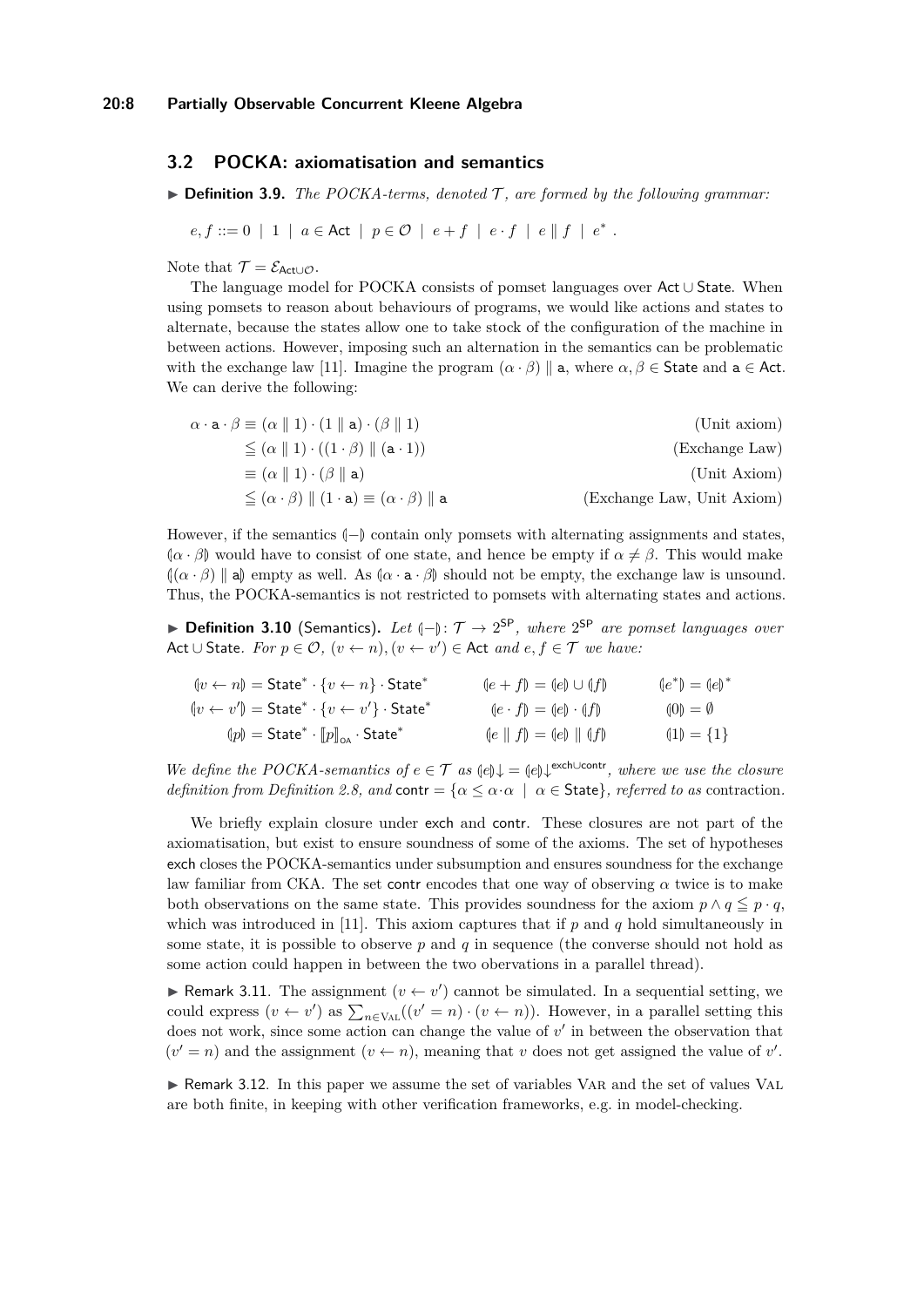The restriction on Var could be lifted, since the finite set of variables that appear syntactically in a term completely determine its semantics. However, this is not the case for the set of values: for instance, the term  $\overline{v=0}$  evaluates to  $\emptyset$  if the set of values is VAL =  $\{0\}$ . but contains the partial function  $[v \mapsto n]$  if VAL contains some value  $n \neq 0$ .

It is possible that a more sophisticated reduction could still work: indeed it seems unlikely that our finite terms would be able to manipulate non-trivially infinitely many values. For now though, this question is left open for future investigations.

The POCKA-semantics of a program *e* contains the possible behaviours of *e* in any possible context, where the context refers to any expression that could be put in parallel with *e*. For instance,  $\left(\left(v \leftarrow n\right)\right)$  contains pomsets that consist of a string of possible states of the machine, where the state of the machine can have been influenced by other parallel threads, followed at some point by the assignment  $(v \leftarrow n)$ , followed by another string of states. In Section [5,](#page-10-0) we will show how to reason about programs in isolation, i.e., under the hypothesis that there is no outside context to prompt state-modifying actions.

<span id="page-8-3"></span>► Example 3.13. Let  $t = (r_0 = 0 \land r_1 = 0) \cdot (\text{TO} \parallel \text{T1}) \cdot (r_0 = 1 \lor r_1 = 1)$  as in [\(†\)](#page-1-0) be our litmus test. A pomset in  $|t|$  may look as follows, where we depict a pomset graphically with nodes labelled by actions or observations and their ordering with arrows.

$$
\gamma_1 \longrightarrow \alpha \longrightarrow^{\gamma_2} \longrightarrow (x \leftarrow 1) \longrightarrow \gamma_3 \longrightarrow (r_0 \leftarrow y) \longrightarrow \gamma_4 \longrightarrow \gamma_5 \longrightarrow \gamma_5 \longrightarrow (y \leftarrow 1) \longrightarrow \gamma_6 \longrightarrow (r_1 \leftarrow x) \longrightarrow \gamma_7 \longrightarrow \delta \longrightarrow \gamma_8
$$

Here,  $\gamma_i \in$  State,  $\alpha(r_0) = 0 = \alpha(r_1)$  and  $\delta(r_0) = 0 = \delta(r_1)$ . However, as stated in the introduction, if POCKA is sequentially consistent, this litmus test should pass, which means that the semantics of *t* should instead be empty. The reason it is not empty is that our semantics gives the behaviour of a program in any possible context, and indeed, if we put the litmus test in parallel with a program such as  $(r_0 \leftarrow 0) \cdot (r_1 \leftarrow 0)$ , the final assertion becomes satisfiable. In Sections [5](#page-10-0) and [6,](#page-13-0) we look at how to execute the litmus test in isolation.

We also have axioms to algebraically describe equivalence between POCKA-terms, including some domain-specific axioms tailored to the alphabet. We define  $\equiv$  as the smallest congruence on  $\mathcal T$  generated by the axioms in Table [1.](#page-5-0)

<span id="page-8-1"></span>**► Theorem 3.14** (Soundness POCKA). *For all*  $e, f \in \mathcal{T}$ , *if*  $e \equiv f$  *then*  $\langle e \rangle \downarrow = \langle f \rangle \downarrow$ *.* 

# <span id="page-8-0"></span>**4 Completeness**

In this section we prove completeness of the POCKA-semantics w.r.t. the axioms provided in Section [3.2.](#page-7-1) First, we show that POCKA terms can be normalised to a simpler form, where the only observations that appear are states. Next, we show that the resulting POCKA-terms can be used to describe the POCKA-semantics using BKA-semantics and closure. We then use the techniques from [\[12\]](#page-16-8) to obtain a completeness result with respect to this semantics. Finally, we put all of the above together to obtain a completeness result for POCKA proper.

In order to normalise POCKA terms, we replace every observation by the summation of states to which it corresponds. This is done using the homomorphism  $\hat{r}$  generated by

$$
r(a) = \begin{cases} \sum_{\alpha \leq \text{A}a} \alpha & a \in \mathcal{O} \\ a & a \in \text{Act} \end{cases}
$$

<span id="page-8-2"></span>As a straightforward consequence of Lemma [3.7](#page-6-0) and the interface axioms, we then obtain: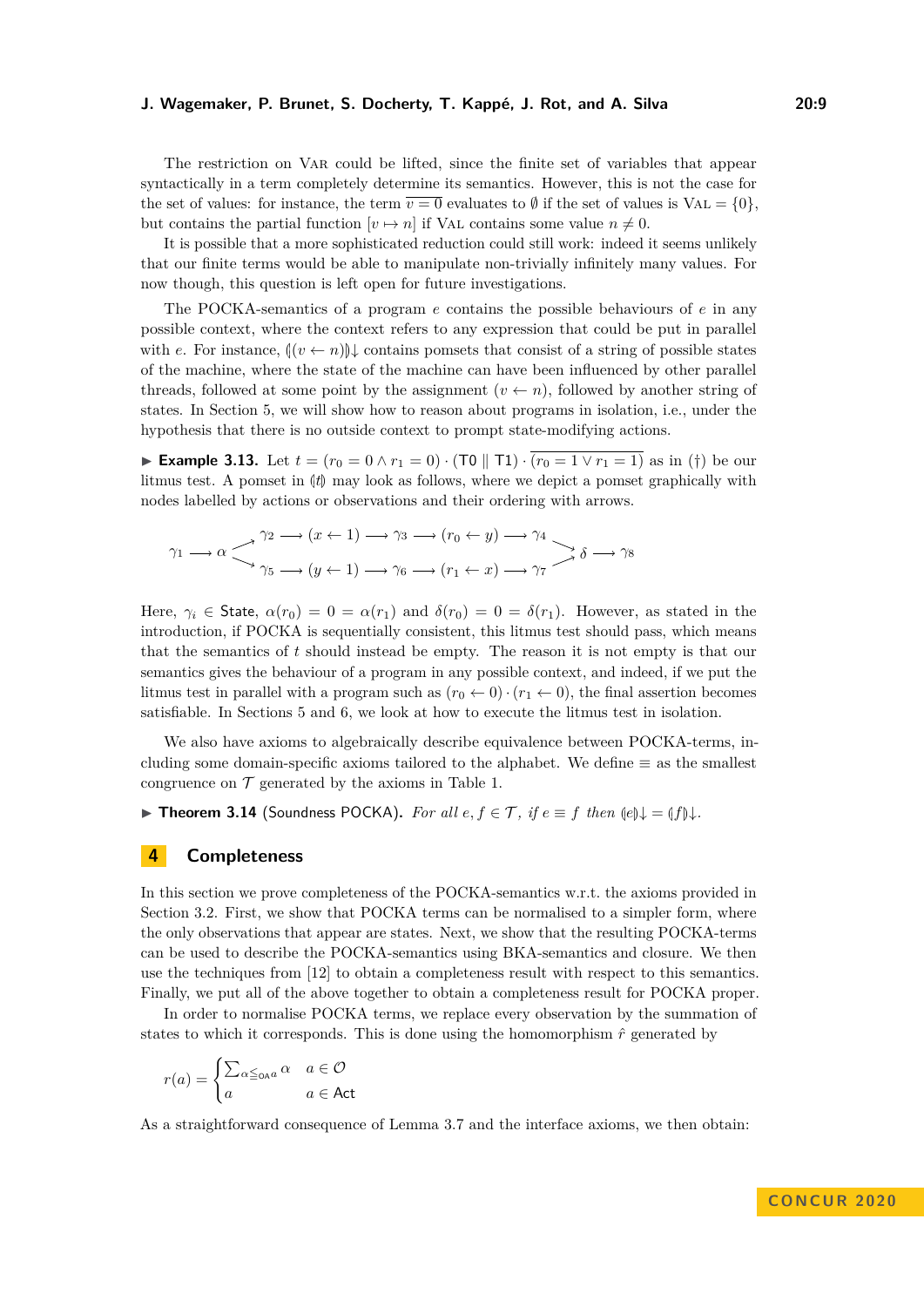#### **20:10 Partially Observable Concurrent Kleene Algebra**

▶ **Lemma 4.1.** *For all*  $e \in \mathcal{T}$ *, it holds that*  $e \equiv \hat{r}(e)$ *.* 

**Proof.** This can be proven by induction on the structure of *e*. If  $e = a \in Act$ , then  $\hat{r}(a) =$  $a \equiv a$  immediately. Otherwise, if  $p \in \mathcal{O}$ , then we derive  $\hat{r}(p) = \sum_{\alpha \leq_{\mathsf{OAP}}} \alpha \equiv \bigvee_{\alpha \leq_{\mathsf{OAP}}} \alpha \equiv p$ , where we apply Lemma [3.7](#page-6-0) in the last step. The inductive step follows trivially.

The effect of  $\hat{r}$  is to bridge the gap between the semantics of BKA and that of observation algebra: indeed for an observation  $p \in \mathcal{O}$ , we have  $\|\hat{r}(p)\| = \|p\|_{\alpha}$ . However, this does not bring us fully to the unclosed POCKA-semantics  $\langle$ - $\rangle$ , as the latter inserts state-nodes in between actions and observations. For instance,  $\left(\nu \leftarrow n\right)$  includes pomsets like  $\alpha \cdot \left(\nu \leftarrow n\right) \cdot \beta$ , while  $\llbracket v \leftarrow n \rrbracket = \{v \leftarrow n\}$ . We cover for this by means of the following set of hypotheses:

 $top = {\alpha \cdot c \leq c, c \cdot \alpha \leq c \mid \alpha \in \text{State}, c \in \text{Act} \cup \text{State}}$ 

The hypotheses in top allow us to connect the unclosed POCKA semantics to the BKA-semantics, by filling in surrounding or preceding state-labelled nodes as necessary.

<span id="page-9-0"></span>**Lemma 4.2.** For all 
$$
e \in \mathcal{T}
$$
, we have  $\langle e \rangle = [\hat{r}(e)] \downarrow^{\text{top}}$ .

**Sketch.** Proceed by induction on the construction of *e*; the case where  $e \in \text{Act} \cup \mathcal{O}$  is fairly straightforward. The inductive case follows from the fact that closure w.r.t. top is compatible with pomset language composition, i.e., that  $(L \cup K) \downarrow^{\text{top}} = L \downarrow^{\text{top}} \cup K \downarrow^{\text{top}}$  as well as  $(L \cdot K) \downarrow^{\text{top}} = L \downarrow^{\text{top}} \cdot K \downarrow^{\text{top}}$ , and similarly for the other operators defining  $[-]$ .

The next step is to provide syntactic closures for the sets of hypotheses involved. First, we note that there exists a syntactic closure for exch ∪ contr, as shown in [\[12,](#page-16-8) Theorem 5.6].

#### <span id="page-9-2"></span>I **Lemma 4.3.** *There exists a syntactic closure k for* exch ∪ contr*.*

For the set top we still need to provide a syntactic closure. To this end, we simply take every action or observation in a term and surround it by a sequence of states of arbitrary length, which can be done using the homomorphism generated by

$$
s(a) = \left(\sum_{\alpha \in \text{State}} \alpha\right)^* \cdot a \cdot \left(\sum_{\alpha \in \text{State}} \alpha\right)^*
$$

<span id="page-9-1"></span>It is fairly straightforward to show that this gives rise to a syntactic closure.

I **Lemma 4.4.** *The homomorphism generated by s is a syntactic closure for* top*.*

**Sketch.** The proof proceeds by induction on the construction of a term *e*. In the base, we can show for  $a \in \text{Act} \cup \mathcal{O}$  that  $s(a) \equiv^{\text{top}} a$  and  $[\![a]\!] \downarrow^{\text{top}} = [\![s(a)]\!]$ . The inductive step follows by an argument similar to that in Lemma [4.2.](#page-9-0)

The final step needed for the completeness proof of POCKA is a relation between the axioms that generate  $\equiv$  and the hypotheses found in top and contr.

**► Lemma 4.5.** *For all*  $e, f \in T$ *, if*  $e \le f \in$  top∪ contr*, then*  $e \le f$ *.* 

We now have all the ingredients in place for the desired completeness proof.

**Find 1.6.** *For all*  $e, f \in \mathcal{T}$ *, we have*  $e \equiv f$  *if and only if*  $\{e\}\downarrow = \{f\}\downarrow$ .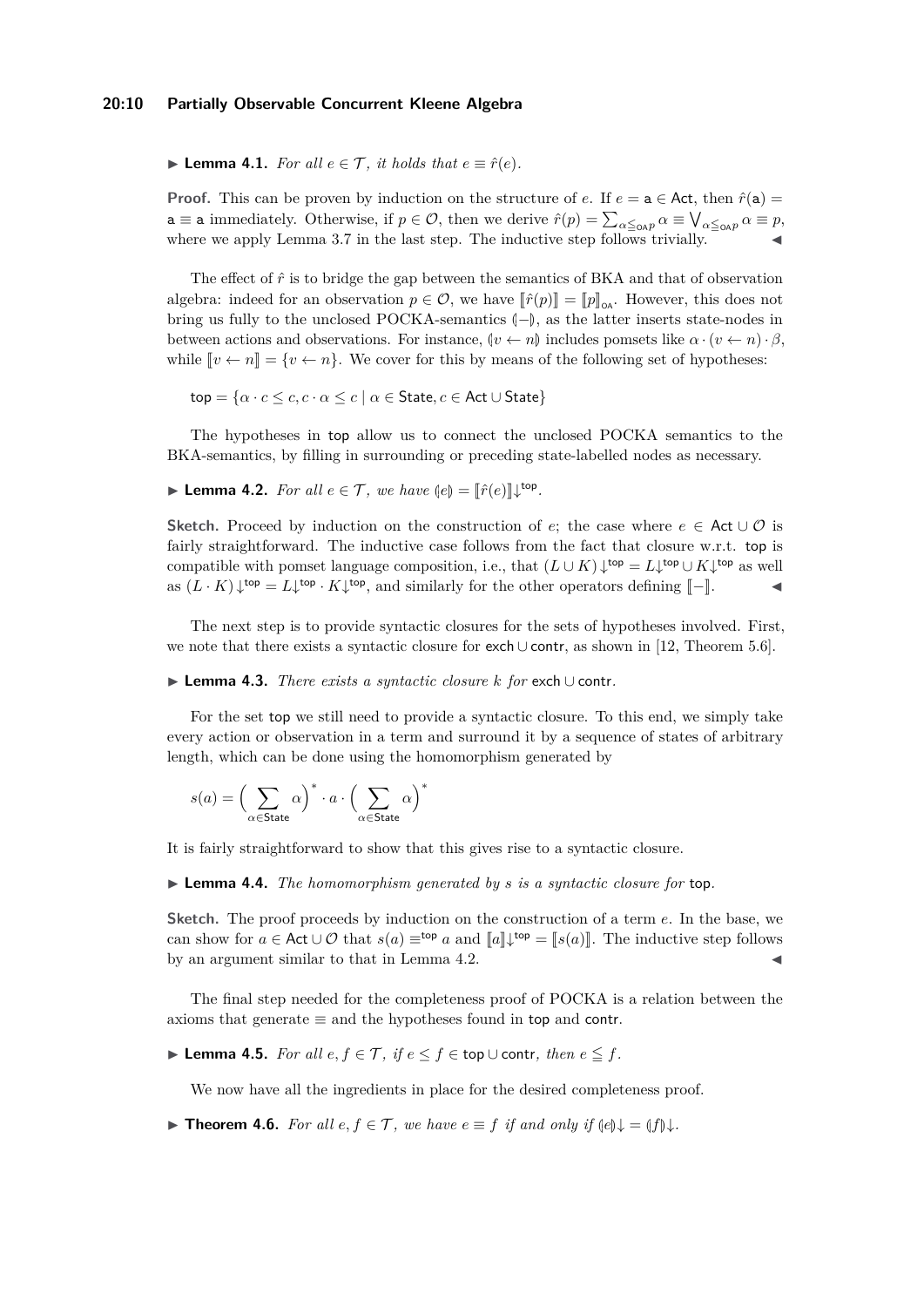**Proof.** The direction from left to right was already established in Theorem [3.14.](#page-8-1) For the other direction, suppose that  $e, f \in \mathcal{T}$  such that  $\langle e \rangle \downarrow = \langle f \rangle \downarrow$ . We can then derive that

$$
\begin{aligned}\n\text{(e)}\downarrow &= \text{(e)}\downarrow^{\text{exch}\cup\text{contr}} \\
&= \left(\llbracket \hat{r}(e) \rrbracket \downarrow^{\text{top}}\right) \downarrow^{\text{exch}\cup\text{contr}} \\
&= \llbracket \hat{s} \circ \hat{r}(e) \rrbracket \downarrow^{\text{exch}\cup\text{contr}} \\
&= \llbracket \hat{s} \circ \hat{r}(e) \rrbracket\n\end{aligned}\n\tag{Lemma 4.2}
$$

$$
= [k \circ \hat{s} \circ \hat{r}(e)] \tag{Lemma 4.3}
$$

Similarly,  $\langle f | \psi \rangle = [k \circ \hat{s} \circ \hat{r}(e)]$ . Since  $\langle e | \psi \rangle = \langle f | \psi \rangle$ , also  $\langle k \circ \hat{s} \circ \hat{r}(e) \rangle = [k \circ \hat{s} \circ \hat{r}(f)]$ ; by Theorem [2.6,](#page-3-0) it then follows that  $k \circ \hat{s} \circ \hat{r}(e) \equiv_{BKA} k \circ \hat{s} \circ \hat{r}(e)$ . We then derive that

| $e \equiv \hat{r}(e)$                                                      | (Lemma 4.1)         |
|----------------------------------------------------------------------------|---------------------|
| $\equiv_{\text{BKA}}^{\text{top}} \hat{s} \circ \hat{r}(e)$                | (Lemma 4.4)         |
| $\equiv_{\text{BKA}}^{\text{exchUcontr}} k \circ \hat{s} \circ \hat{r}(e)$ | (Lemma 4.3)         |
| $\equiv_{BKA} k \circ \hat{s} \circ \hat{r}(f)$                            | (Observation above) |
| $\equiv_{\rm BKA}^{\rm exchUcontr} \hat{s} \circ \hat{r}(f)$               | (Lemma 4.3)         |
| $\equiv_{BKA}^{top} \hat{r}(f)$                                            | (Lemma 4.4)         |
| $\equiv f$                                                                 | (Lemma 4.1)         |
|                                                                            |                     |

By Lemma [4.5,](#page-6-1)  $\equiv_{BKA}^{top}$  and  $\equiv_{BKA}^{exch\cup contr}$  are contained in  $\equiv$ ; we conclude that  $e \equiv f$ .

# <span id="page-10-0"></span>**5 Guarded Pomsets**

We now identify a fragment of the semantics that we use in the analysis of the litmus test from [\(†\)](#page-1-0), namely the *guarded* pomsets. This term comes from Jipsen and Moshier [\[10\]](#page-16-6), and was meant to define guarded pomsets in analogy to guarded strings in KAT.

We need two pieces of notation. First, we define the result of a state after updating it for one value. Let  $a \in Act$  and  $\alpha \in State$ . We say that  $\alpha[a]$  *exists* if  $a = v \leftarrow n$  for some  $n \in VA$ . or  $a = v \leftarrow v'$  and  $v' \in \text{dom}(\alpha)$ . If  $\alpha[a]$  exists, we define it for all  $w \in \text{VAR}$  as follows:

$$
\alpha[v \leftarrow n](w) = \begin{cases} n & \text{if } w = v \\ \alpha(w) & \text{otherwise} \end{cases} \qquad \alpha[v \leftarrow v'](w) = \begin{cases} \alpha(v') & \text{if } w = v \\ \alpha(w) & \text{otherwise} \end{cases}
$$

Second, we define a binary operator  $\oplus$  on State to combine states. For  $\alpha, \beta \in$  State:

$$
\alpha \oplus \beta = \begin{cases} \alpha \cup \beta & \text{if } \alpha(v) = \beta(v) \text{ for all } v \in \text{dom}(\alpha) \cap \text{dom}(\beta) \\ \text{undefined} & \text{otherwise} \end{cases}
$$

 $\triangleright$  **Definition 5.1.** *The set of* guarded pomsets, denoted  $\mathcal{G}$ , is the smallest set satisfying:

$$
\begin{array}{c}\n\alpha \in \text{State} \\
\hline\n\alpha \in \mathcal{G}\n\end{array}\n\qquad\n\begin{array}{c}\n\alpha \in \text{State} \\
\hline\n\alpha \cdot \mathbf{a} \cdot \alpha[\mathbf{a}] \in \mathcal{G}\n\end{array}\n\qquad\n\begin{array}{c}\nU \cdot \alpha, \alpha \cdot V \in \mathcal{G} \\
U \cdot \alpha \cdot V \in \mathcal{G}\n\end{array}\n\qquad\n\begin{array}{c}\n\alpha \in \text{State} \\
\hline\n\alpha \cdot U \cdot \beta\n\end{array}
$$

This definition is close to [\[10\]](#page-16-6). The definition in op. cit. is not catered to a specific alphabet, and the operator  $\oplus$  to combine states does not allow for the two states to have any shared variable in their domains. We deliberately deviate from this, allowing threads to share variables as long as they do so in a consistent manner.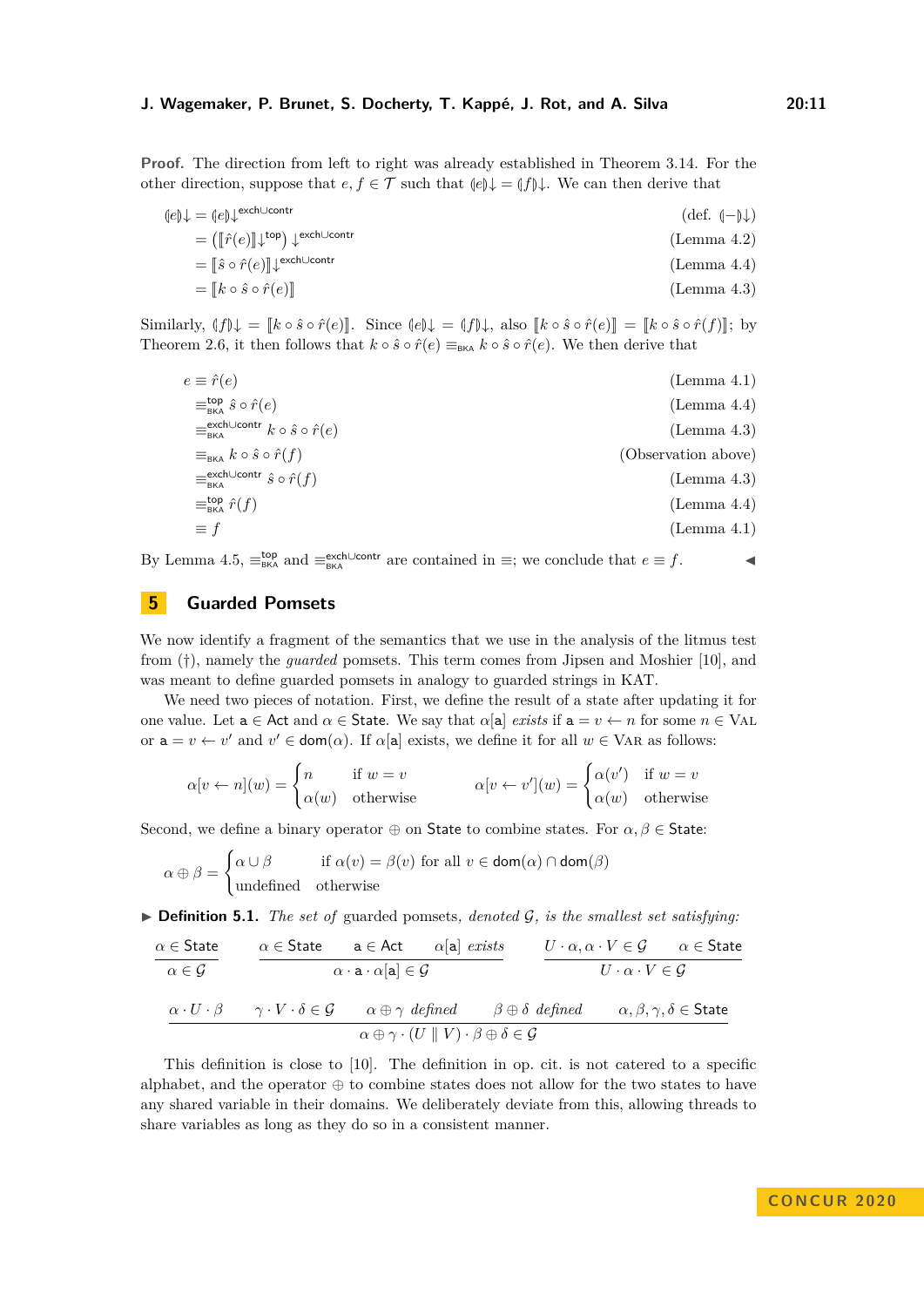#### **20:12 Partially Observable Concurrent Kleene Algebra**

**Example 5.2.** Consider the guarded pomsets  $(x = 1) \cdot (x \leftarrow 2) \cdot (x = 2)$  and  $(x = 1 \land y = 1)$ 3)  $\cdot (x \leftarrow 2) \cdot (x = 2 \land y = 3) \cdot (y \leftarrow x) \cdot (x = 2 \land y = 2)$ . The final rule for the construction of  $\mathcal G$  guarantees that the following pomset is again guarded:

$$
(x = 1 \land y = 3)
$$
\n
$$
(x \leftarrow 2) \rightarrow (x = 2 \land y = 3) \rightarrow (y \leftarrow x)
$$
\n
$$
(x = 2 \land y = 2)
$$

Note how  $(x = 2) \oplus (x = 2 \land y = 3)$  is defined, because both states agree on the value of x.

In the execution of parallel threads in pomsets, no interaction between the threads takes place: the threads execute "truly" concurrently. To account for interactions, we consider the interleavings that result from closure w.r.t. the exchange law (c.f. Lemma [2.11\)](#page-4-1).

 $\blacktriangleright$  **Example 5.3.** Consider the a slightly adjusted version of the litmus test *t* discussed earlier:

$$
t' = (r_0 = 0 \land r_1 = 0); (\text{TO} \parallel \text{T1}); (r_0 = 1 \lor r_1 = 1)
$$

The *unclosed* semantics of  $t'$  includes (but is not limited to) the pomset below on the left, for all  $\alpha, \beta, \gamma \in$  State, where  $\alpha(r_0) = \alpha(r_1) = 0$ , and  $\gamma(r_0) = 1$  or  $\gamma(r_1) = 1$ . As a result of the exchange law, the *closed* semantics includes the pomset below on the right.

$$
\alpha \longrightarrow (x \leftarrow 1) \longrightarrow \beta \longrightarrow (r_0 \leftarrow y) \longrightarrow \gamma \qquad \alpha \longrightarrow (x \leftarrow 1) \longrightarrow \beta \longrightarrow (r_0 \leftarrow y) \longrightarrow \gamma
$$
  
\n
$$
(y \leftarrow 1) \longrightarrow (r_1 \leftarrow x) \nearrow
$$
  
\n
$$
(y \leftarrow 1) \nearrow
$$
  
\n
$$
(y \leftarrow 1) \nearrow
$$
  
\n
$$
(r_1 \leftarrow x) \nearrow
$$

In the special case where  $\alpha = \{r_0 \mapsto 0, r_1 \mapsto 0\}, \ \beta = \{r_0 \mapsto 0, r_1 \mapsto 0, x \mapsto 1, y \mapsto 1\},\$  $\gamma = \{r_0 \mapsto 1, r_1 \mapsto 1, x \mapsto 1, y \mapsto 1\}$ , the latter is a guarded pomset.

Guardedness in pomsets can be characterised by the conjunction of seven properties, which we will discuss now. On the one hand, these properties have an intuitive explanation as characteristics of behaviours of (possibly concurrent) programs running in isolation. Hence, if a pomset represents some execution of an isolated program, it is guarded. On the other hand, the characterisation in terms of these properties provides a proof method to show that a pomset is *not* guarded, by demonstrating the failure of one such property.

We start by observing that guarded pomsets alternate states and actions. Formally, we can capture this in three properties. Let  $U = [\mathbf{u}] \in \mathsf{SP}(\mathsf{Act} \cup \mathsf{State})$ . We say that  $s' \in S_{\mathbf{u}}$  is a *predecessor* of *s* if it is the latest node ordered strictly before  $s$  – i.e.,  $s s' <$ **u**  $s$  and for all  $s'' \in S_{\mathbf{u}}$  such that  $s'' \leq_{\mathbf{u}} s$  it holds that  $s'' \leq_{\mathbf{u}} s'$ . The notion of *successor* is defined dually. A node is a *state-node* if it is labelled by an element of State, and an *action-node* otherwise. **(A1)** *U* admits a unique minimum and maximum,  $*_{\text{min}}, *_{\text{max}} \in S_u$ , labelled by states.

- **(A2)** Every two related state-nodes are separated by an action-node.
- **(A3)** Action-nodes have unique state-nodes as neighbours (their predecessor and successor).

The next property formalises the idea that two related observations cannot contradict each other, such as in the program  $(x = 1) \cdot (x = 2)$ . To this end, we need the notion of a *path*. A path for a variable *v* from a state-node *u* to another state-node *s* is a chain such that the changes in the value of *v* between *u* and *s* are explained by the actions between them and recorded in all the states between *u* and *s*.

▶ **Definition 5.4** (Path). Let  $U = [\mathbf{u}] \in \text{Pom}(\text{Act}\cup\text{State})$  and  $u_1, u_2 \in S_\mathbf{u}$  such that  $u_1 \leq \mathbf{u} \ u_2$  $and \lambda_{\mathbf{u}}(u_1), \lambda_{\mathbf{u}}(u_1) \in \text{State}$ *. We say a* path  $p_v$  *from*  $u_1$  *to*  $u_2$  *for variable*  $v \in \text{VAR }$  *is a sequence of nodes*  $q_1, a_1, \ldots, a_n, q_{n+1} \in S_u$  *that satisfy the following conditions:*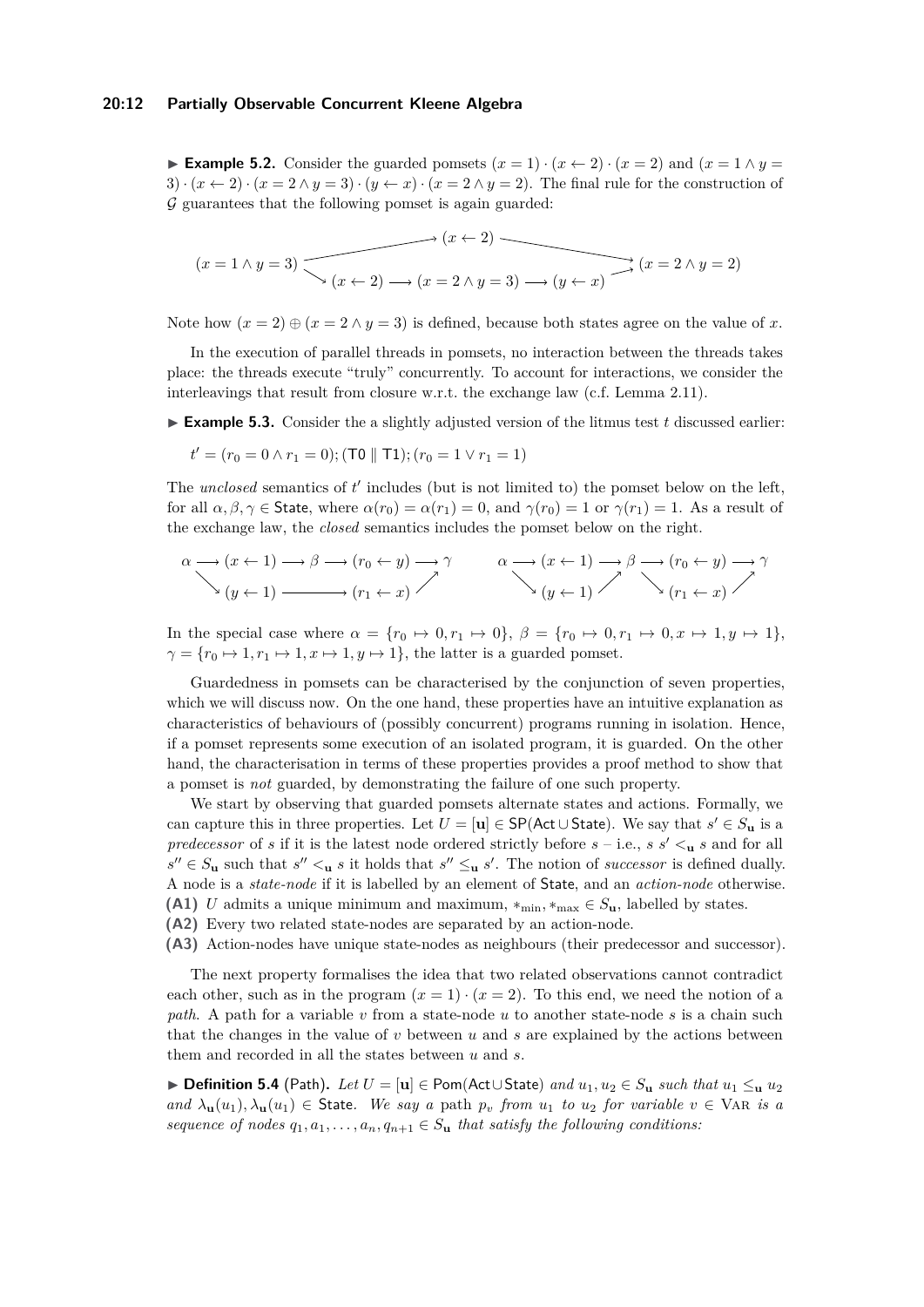- **(P1)** For all  $1 \leq i \leq n$ , we have  $\lambda_{\mathbf{u}}(a_i) \in \mathsf{Act}$  and  $u_1 \leq_{\mathbf{u}} a_i \leq_{\mathbf{u}} u_2$  for all *i*. Additionally we *require that*  $a_i \leq_{\mathbf{u}} a_{i+1}$  *for*  $1 \leq i \leq n$ *.*
- **(P2)** For all  $1 \leq i \leq n+1$  *it holds that*  $\lambda_{\mathbf{u}}(q_i) \in$  State, and for all  $1 \leq i \leq n$ , the predecessor of  $a_i$  is  $q_i$ , and the successor of  $a_i$  is  $q_{i+1}$ . Additionally we have that  $\lambda_{\mathbf{u}}(q_1) = \lambda_{\mathbf{u}}(u_1)$ ,  $v \in \text{dom}(\lambda_{\mathbf{u}}(u_1))$  *and*  $\lambda_{\mathbf{u}}(q_{n+1}) = \lambda_{\mathbf{u}}(u_2)$ *. Lastly, for*  $1 \leq i \leq n$  *we have:*

$$
\lambda_{\mathbf{u}}(q_{i+1})(v) = \begin{cases}\nn & \lambda_{\mathbf{u}}(a_i) = v \leftarrow n \text{ for some } n \in \text{VAL} \\
\lambda_{\mathbf{u}}(q_i)(v') & \lambda_{\mathbf{u}}(a_i) = v \leftarrow v' \text{ for some } v' \in \text{VAR}, v' \in \text{dom}(\lambda_{\mathbf{u}}(q_i)) \\
\lambda_{\mathbf{u}}(q_i)(v) & otherwise\n\end{cases}
$$

 $\blacktriangleright$  **Example 5.5.** The following is a path for *x*:

 $(x = 1) \cdot (y \leftarrow 3) \cdot (x = 1) \cdot (x \leftarrow 2) \cdot (x = 2 \land y = 3) \cdot (x \leftarrow y) \cdot (x = 3)$ 

Note that this is not a path for *y*, because it is not assigned a value by the final atom.

We can now formulate another criterion for a pomset executing in isolation: for every variable in the domain of a state-node, there is a path explaining the changes in value of that variable between the state-node and the maximum node of the pomset.

**(A4)** For all state-nodes  $u \in S_u$  and  $v \in \text{dom}(\lambda_u(u))$ , there is a path for *v* from *u* to  $*_{\text{max}}$ .

 $\triangleright$  **Example 5.6.** The first pomset below satisfies (A4), and the second pomset does not, as there is no path from beginning to end for *x*: the value of *x* in the second observation is not in accordance to the previous assignment.

$$
(x = 2 \land y = 2) \longrightarrow (x \leftarrow 4) \longrightarrow (x = 4 \land y = 3)
$$
  

$$
(x = 2 \land y = 4) \longrightarrow (x \leftarrow 4) \longrightarrow (x = 5 \land y = 4) \longrightarrow (y \leftarrow 2) \longrightarrow (x = 4 \land y = 2)
$$

If a pomset represents an isolated program, an action has an effect on its successor. If that action is of the form  $v \leftarrow n$ , then the sucessor should assign *n* to *v*; likewise, if the action is of the form  $v \leftarrow v'$ , then the successor should assign the value of  $v'$  to *v*, but the predecessor should also be aware of a value for  $v'$ .

- **(A5)** If  $u \in S_u$  such that  $\lambda_u(u) = v \leftarrow n$  for some  $v \in \text{VAR}$  and  $n \in \text{VAL}$ , we require that the successor of *u* is *s* s.t.  $\lambda$ **u** $(s)(v) = n$ .
- **(A6)** Let  $u \in S_u$  s.t.  $\lambda_u(u) = v \leftarrow v'$  for some  $v, v' \in \text{VAR}$  and let p and s be the predecessor, resp. successor, of *u*. Then  $v' \in \text{dom}(\lambda_{\mathbf{u}}(p))$  and  $\lambda_{\mathbf{u}}(s)(v) = \lambda_{\mathbf{u}}(s)(v') = \lambda_{\mathbf{u}}(p)(v')$ .

**Example 5.7.** The pomset below on the left violates (A5), because the successor of  $(x \leftarrow 1)$ does not assign 2 to *x*. On the other hand, the pomset on the right satisfies (A6), because the predecessor of  $(x \leftarrow y)$  has a value for *y*, and that value is assigned to *x* in the successor.

$$
(x = 0) \longrightarrow (x \leftarrow 1) \longrightarrow (x = 2) \qquad (x = 1 \land y = 2) \longrightarrow (x \leftarrow y) \longrightarrow (x = 2 \land y = 2)
$$

Finally, isolated programs cannot observe variables that have not been assigned a value anywhere in the program. On the pomset-level, this translates to:

**(A7)** Let  $u \in S_u$  be a state-node. Then for all  $v \in \text{dom}(\lambda_u(u))$ , there exists a path for *v* from  $s \in S$ **u** to *u* such that either  $v \in \text{dom}(\lambda_{\mathbf{u}}(s))$  and  $s = *_{\text{min}}$  or *s* is the successor of an assignment-node with label  $v \leftarrow k$  with  $k \in \text{VaR} \cup \text{VAL}$ .

**Example 5.8.** The pomset on the left does not satisfy  $(A7)$ , but the one on the right does.

$$
(x = 1) \longrightarrow (x \leftarrow 2) \longrightarrow (x = 2 \land y = 2) \qquad (x = 1) \longrightarrow (y \leftarrow 2) \longrightarrow (x = 1 \land y = 2)
$$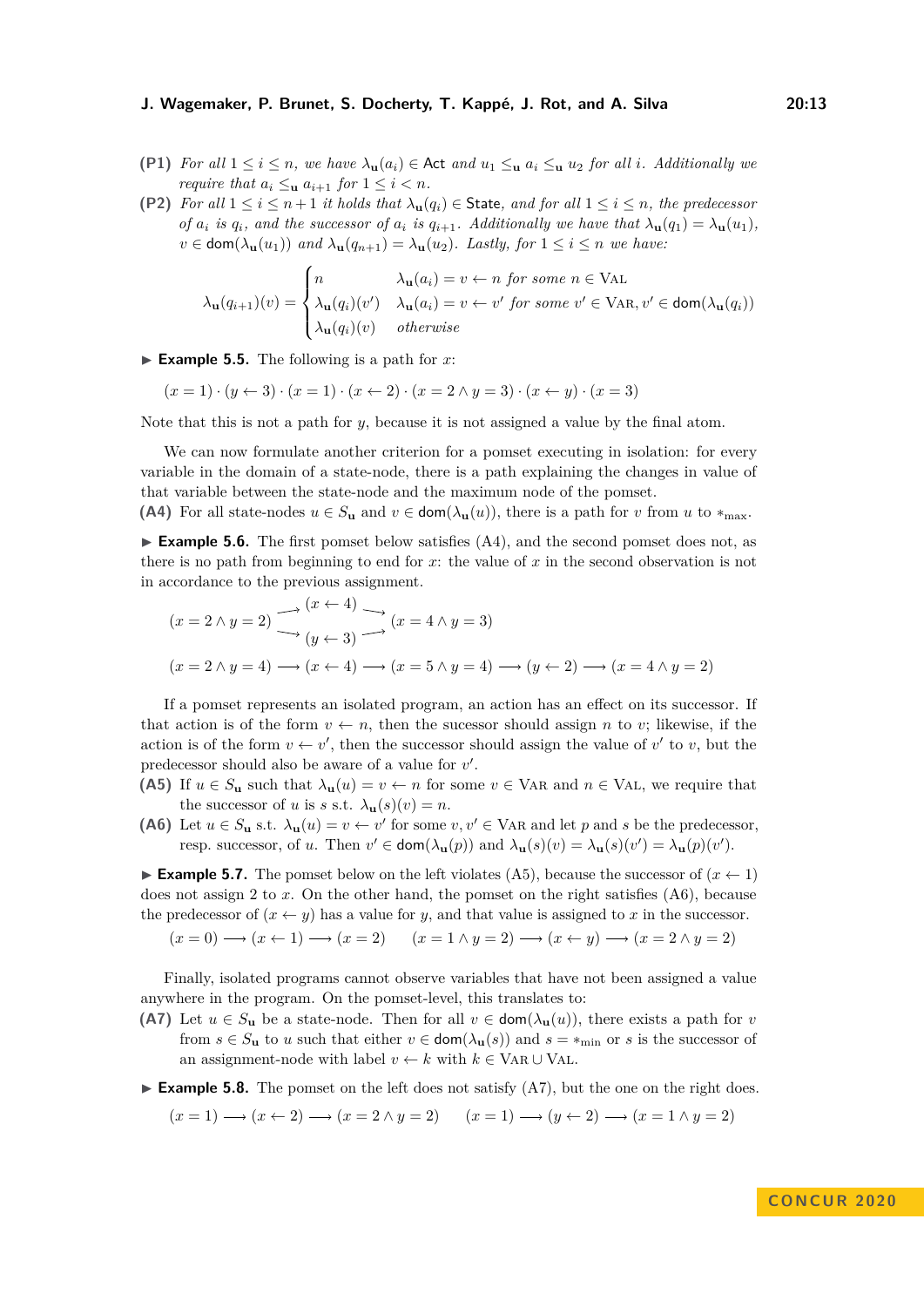#### **20:14 Partially Observable Concurrent Kleene Algebra**

Guarded pomsets satisfy  $(A1)$ – $(A7)$ . In fact, there exists an equivalence:

<span id="page-13-1"></span>▶ **Theorem 5.9.** *For*  $U \in$  SP,  $U$  *is guarded if and only if*  $U$  *satisfies (A1)–(A7).* 

**Sketch.** The forward implication is proved by induction on the construction of  $\mathcal{G}$ . For the other direction, we perform induction on the size of *U* (which is possible because *U* is series-parallel and therefore finite). The induction hypothesis then states that whenever *V* is strictly smaller than *U*, and *V* satisfies the seven properties, then *V* is guarded. Since *U* satisfies (A1), we know that either it consists of one node labelled by a state, in which case *U* is immediately guarded, or  $U = \alpha \cdot V \cdot \beta$  for  $\alpha, \beta \in$  State and  $V \in$  SP. This gives us four cases to consider:  $V = 1$ ,  $V = a$  for some  $a \in Act \cup State$ ,  $V = V_0 \cdot V_1$  or  $V = V_0 \parallel V_1$ . The first case can be disregarded as U would then violate  $(A2)$ . In the second case,  $(A4)$ – $(A7)$ can be used to show that  $\beta = \alpha[\mathbf{a}]$ . In the latter two cases we show that *U* is built out of two strictly smaller pomsets that satisfy  $(A1)$ – $(A7)$ , making them guarded by the induction hypothesis. When these two pomsets are combined to form *U*, this is done according to the rules of guarded pomsets, making *U* guarded as well. The details can be found in the full version of this paper  $[22]$ .

# <span id="page-13-0"></span>**6 Litmus Test**

The POCKA-semantics of a program captures all *possible* behaviours of the program, including all behaviours that could arise when it is put in parallel with other programs. In this section we look at the behaviour of the litmus test when it is executed in isolation. In the previous section we saw that if a pomset represents an execution of a program in isolation, it is guarded, and hence it is sufficient to look at the guarded pomsets. We demonstrate that there are in fact no guarded pomsets in the semantics of the litmus test, which shows that it passes. This suggests the guarded fragment of the POCKA-semantics is sequentially consistent: the programs behave as if memory accesses performed concurrently are interleaved and executed sequentially and writes to memory are broadcasted to all threads instantaneously.

Recall the litmus test *t* we considered before, with  $VAR = \{x, y, r_0, r_1\}$  and  $VAL = \{0, 1\}$ :

 $t := (r_0 = 0 \land r_1 = 0) \cdot ((x \leftarrow 1 \cdot r_0 \leftarrow y) \parallel (y \leftarrow 1 \cdot r_1 \leftarrow x)) \cdot (r_0 = 1 \lor r_1 = 1)$ 

Our strategy for showing that the semantics of *t* does not contain guarded pomsets, is to first show that all pomsets in the semantics of *t* have certain property. We then claim that if a pomset has this property, then it is not guarded, using  $(A1)$ – $(A7)$  from Section [5.](#page-10-0)

<span id="page-13-2"></span>**► Definition 6.1** (Litmus Pomsets). Let  $x, y, r_0, r_1, w \in \text{VAR } be \ distinct \ and \ 0, 1 \in \text{VAL}$ . A *pomset*  $U = [\mathbf{u}]$  *has property*  $P$ *, denoted*  $P(U)$ *, if there exists*  $u_1, u_2, v_1, v_2, w \in S_\mathbf{u}$  *s.t.* **1.** *the following conditions hold:*

$$
\lambda_{\mathbf{u}}(u_1) = (x \leftarrow 1) \qquad \lambda_{\mathbf{u}}(u_2) = (y \leftarrow 1) \qquad \lambda_{\mathbf{u}}(v_1) = (r_0 \leftarrow y) \qquad \lambda_{\mathbf{u}}(v_2) = (r_1 \leftarrow x)
$$

$$
\lambda_{\mathbf{u}}(w)(r_0) = 0 = \lambda_{\mathbf{u}}(w)(r_1) \qquad u_1 \leq_{\mathbf{u}} v_1 \leq_{\mathbf{u}} w \qquad u_2 \leq_{\mathbf{u}} v_2 \leq_{\mathbf{u}} w
$$

*Graphically, we can represent these conditions as the following diagram:*

$$
u_1: x \leftarrow 1 \longrightarrow v_1: r_0 \leftarrow x \longrightarrow u_2: y \leftarrow 1 \longrightarrow v_2: r_1 \leftarrow y \longrightarrow w: \begin{bmatrix} r_0 \rightarrow 0 \\ r_1 \rightarrow 0 \end{bmatrix}
$$

<span id="page-13-3"></span>**2.** For other assignment-nodes in U, we have the following conditions. Let  $k \in \text{VAL} \cup \text{VAR}$ .

$$
\forall z. \lambda_{\mathbf{u}}(z) = (x \leftarrow k) \Rightarrow z \leq_{\mathbf{u}} u_1 \qquad \forall z. \lambda_{\mathbf{u}}(z) = (y \leftarrow k) \Rightarrow z \leq_{\mathbf{u}} u_2
$$

$$
\forall z. \lambda_{\mathbf{u}}(z) = (r_0 \leftarrow k) \Rightarrow z \le_{\mathbf{u}} v_1 \qquad \forall z. \lambda_{\mathbf{u}}(z) = (r_1 \leftarrow k) \Rightarrow z \le_{\mathbf{u}} v_2
$$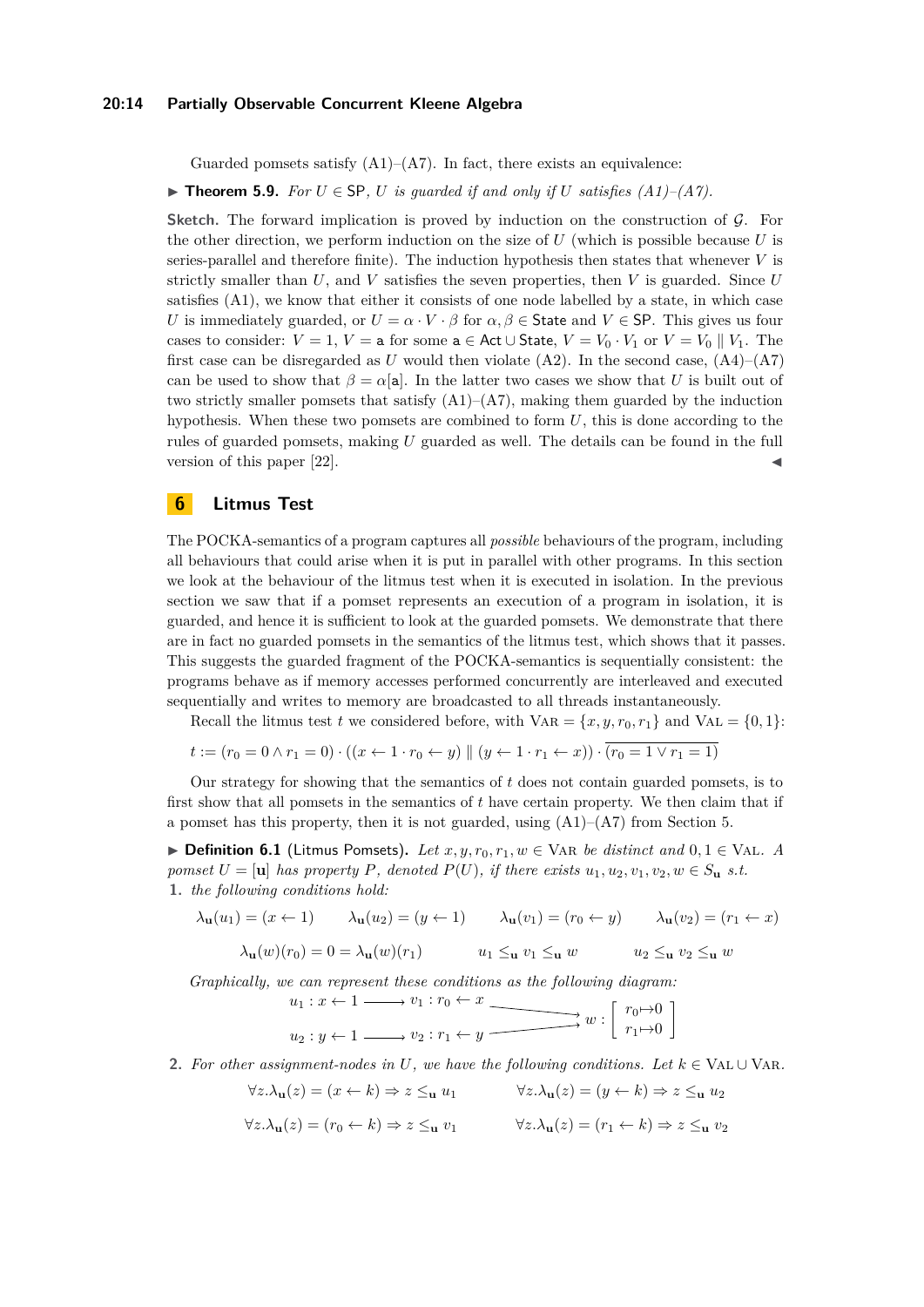The property *P* describes the actions and observations found in the litmus test, and their

relative ordering. For instance,  $\forall z.\lambda_{\mathbf{u}}(z) = (x \leftarrow n) \Rightarrow z \leq_{\mathbf{u}} u_1$  states that all action-nodes that change the value of  $x$ , occur before node  $u_1$  Hence, the maximal node that alters the value of *x*, changes *x* to 1. The other requirements are explained similarly.

▶ **Lemma 6.2.** *Let*  $U = [\mathbf{u}] \in$  SP. *If*  $P(U)$  *then*  $U$  *is not guarded.* 

We show that *P* is an invariant under closure w.r.t. exch and contr. To this end, it is useful to study the effect of the contraction order on the level of pomsets; we introduce the following partial order relation on pomsets, analogous to the subsumption order.

I **Definition 6.3** (Contraction Order)**.** *Let U* = [**u**] *and V* = [**v**] *be pomsets over* Act ∪ State*. We write*  $U \preceq V$  *holds iff there exists a surjection*  $h: S_{\mathbf{v}} \to S_{\mathbf{u}}$  *satisfying: (i)*  $\lambda_{\mathbf{u}} \circ h = \lambda_{\mathbf{v}}$ ; (ii)  $v \leq_{\mathbf{v}} v'$  implies  $h(v) \leq_{\mathbf{u}} h(v')$ ; (iii) if  $h(v) \leq_{\mathbf{u}} h(v')$ , then  $\lambda_{\mathbf{v}}(v), \lambda_{\mathbf{v}}(v') \in$  State implies  $v \leq_{\mathbf{v}} v'$  *or*  $v' \leq_{\mathbf{v}} v$ , and  $\lambda_{\mathbf{v}}(v)$  *or*  $\lambda_{\mathbf{v}}(v') \notin \text{State implies } v \leq_{\mathbf{v}} v'.$ 

We then prove the analogue of Lemma [2.11,](#page-4-1) relating  $\preceq$  to closure w.r.t. contr as follows.

▶ **Lemma 6.4.** *Let*  $L \subseteq$  SP *and*  $U \in$  SP. *Now*  $U \in L\downarrow^{contr}$  *iff*  $U \preceq V$  *for some*  $V \in L$ *.* 

With this characterisation in hand, we can prove that *P* is invariant under closure.

**► Lemma 6.5.** *Let*  $e \in \mathcal{T}$ *. If*  $\forall U \in \{e\}$  *we have*  $P(U)$ *, then*  $\forall V \in \{e\}$ *\le it holds that*  $P(V)$ *.* 

**Sketch.** By [\[12,](#page-16-8) Lemma 5.4] we know that <sup>L</sup>*βe*M<sup>↓</sup> <sup>=</sup> <sup>L</sup>*βe*M<sup>↓</sup> exch ↓ contr. It then follows, by Lemma [2.11](#page-4-1) and Lemma [6.4,](#page-9-1) that if  $V \in (e)$ , then there must exist  $W, X \in \mathsf{SP}$  with  $X \in (e)$  and  $V \prec W \sqsubset X$ . We then show that *P* is preserved by both of these orders. and  $V \preceq W \sqsubseteq X$ . We then show that P is preserved by both of these orders.

**► Corollary 6.6.** *The semantics of the litmus test contains no quarded pomsets:*  $(t) \downarrow ∩ \mathcal{G} = \emptyset$ *.* 

**Proof.** All pomsets in  $|t|$  have property *P* if we pick for  $u_1$  the node with label  $(x \leftarrow 1)$ , for  $v_1$  the node with label  $(r_0 \leftarrow y)$ , and same for  $u_2$  and  $v_2$  (see Example [3.13\)](#page-8-3). Lastly, we pick for *w* the node with label  $\delta$ . By Lemma [6.5](#page-6-1) we can conclude that all pomsets in  $|t|\downarrow$  have property *P*, and by Lemma [6.2](#page-9-0) we infer that *t* has no guarded pomsets in its semantics.  $\blacktriangleleft$ 

We showed that we can correctly analyse the litmus test in our algebraic framework. In the next example we show that addition of one extra axiom, which is a commonly made assumption in programming languages, makes the litmus test fail on the guarded semantics.

► **Example 6.7.** We add the following axiom, which states that assignments to different variables can be swapped as long as the assigned values are none of the involved variables:

 $v \leftarrow k \cdot v' \leftarrow k' \equiv v' \leftarrow k' \cdot v \leftarrow k$  for  $v, v' \in \text{VAR}, k, k' \in \text{VAR} \cup \text{VAL}, k' \neq v \neq v', k \neq v \neq v'$ 

We show that with this assumption, which is commonly made in programming languages, we get guarded pomsets in the semantics of the litmus program. We can derive:

$$
((r_0 \leftarrow y) \cdot (r_1 \leftarrow x)) \equiv ((r_0 \leftarrow y) \parallel 1) \cdot (1 \parallel (r_1 \leftarrow x))
$$
 (Unit axiom)  
\n
$$
\leq ((r_0 \leftarrow y) \cdot 1) \parallel (1 \cdot (r_1 \leftarrow x))
$$
 (Exchange Law)  
\n
$$
\equiv (r_0 \leftarrow y) \parallel (r_1 \leftarrow x)
$$
 (Unit axiom)  
\n(Unit axiom)

Similarly, we can derive that  $(x \leftarrow 1) \cdot (y \leftarrow 1) \leq (x \leftarrow 1) || (y \leftarrow 1)$ . Hence, we have

$$
((r_0 \leftarrow y) \cdot (r_1 \leftarrow x)) \cdot ((x \leftarrow 1) \cdot (y \leftarrow 1)) \le ((r_0 \leftarrow y) \parallel (r_1 \leftarrow x)) \cdot ((x \leftarrow 1) \parallel (y \leftarrow 1))
$$
  
\n
$$
\le ((r_0 \leftarrow y) \cdot (x \leftarrow 1)) \parallel ((r_1 \leftarrow x) \cdot (y \leftarrow 1))
$$
  
\n
$$
\equiv ((x \leftarrow 1) \cdot (r_0 \leftarrow y)) \parallel ((y \leftarrow 1) \cdot (r_1 \leftarrow x))
$$
  
\n
$$
((r_0 \leftarrow y) \cdot (r_0 \leftarrow y)) \parallel ((y \leftarrow 1) \cdot (r_1 \leftarrow x))
$$
  
\n
$$
((r_0 \leftarrow y) \cdot (r_0 \leftarrow y)) \parallel ((y \leftarrow 1) \cdot (r_1 \leftarrow x))
$$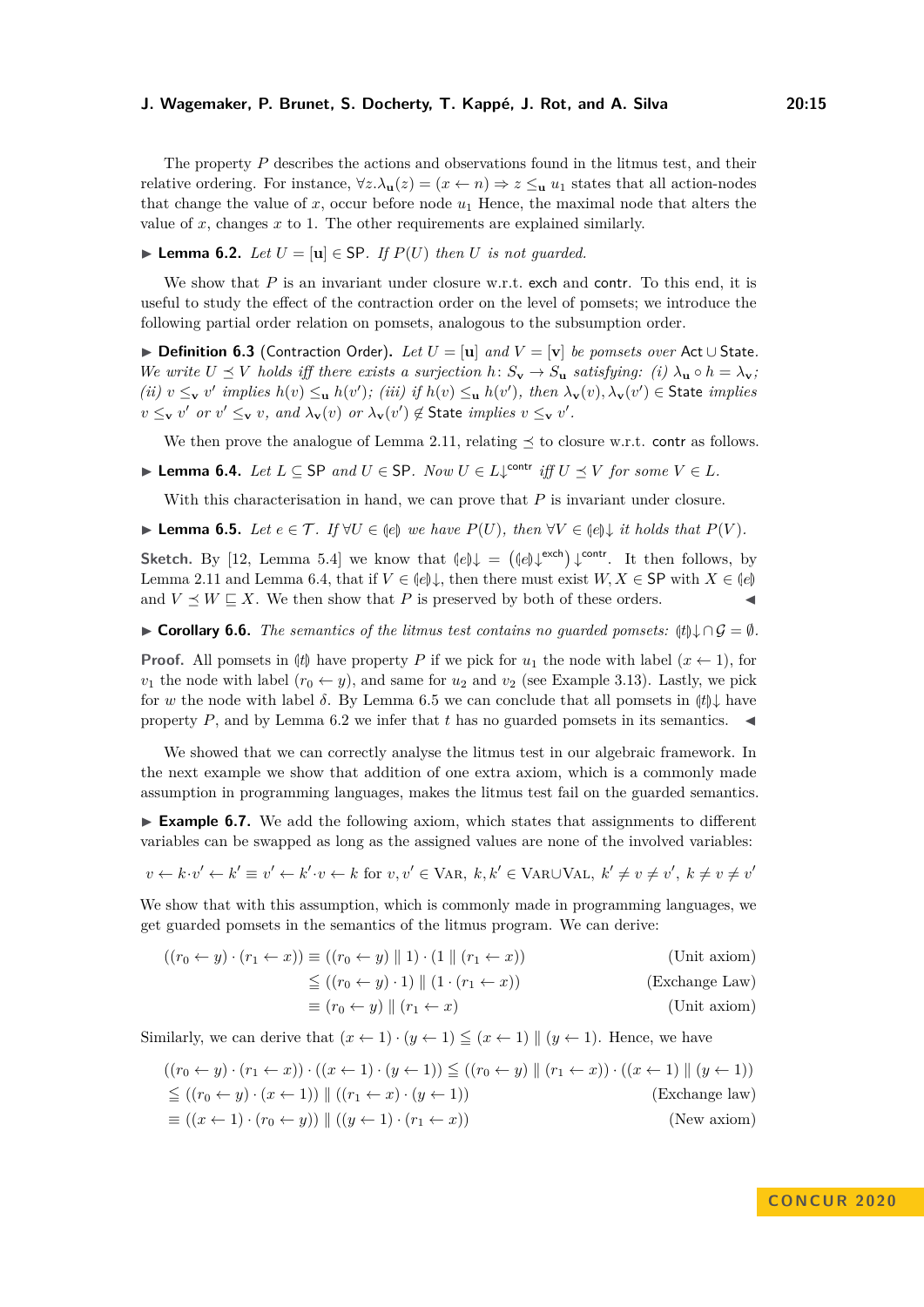#### **20:16 Partially Observable Concurrent Kleene Algebra**

Let  $e = ((r_0 \leftarrow y) \cdot (r_1 \leftarrow x)) \cdot ((x \leftarrow 1) \cdot (y \leftarrow 1))$ . We can conclude that  $(r_0 = 0 \land r_1 = 0) \cdot e \cdot (r_0 = 1 \lor r_1 = 1) \leq t$ 

From soundness, we infer that  $\left\|(r_0 = 0 \wedge r_1 = 0) \cdot e \cdot \overline{(r_0 = 1 \vee r_1 = 1)}\right\| \downarrow \subseteq \{t\} \downarrow$ . In the left set we find at least one guarded pomset. Let  $\alpha = (r_0 = 0 \land r_1 = 0 \land x = 0 \land y = 0)$ ,  $\beta = (r_0 = 0 \land r_1 = 0 \land x = 1 \land y = 0)$  and  $\gamma = (r_0 = 0 \land r_1 = 0 \land x = 1 \land y = 1)$ .  $\alpha \longrightarrow (r_0 \leftarrow y) \longrightarrow \alpha \longrightarrow (r_1 \leftarrow x) \longrightarrow \alpha \longrightarrow (x \leftarrow 1) \longrightarrow \beta \longrightarrow (y \leftarrow 1) \longrightarrow \gamma$ 

It is easy to show that this pomset is guarded by observing that  $\alpha \cdot (r_0 \leftarrow y) \cdot \alpha$ ,  $\alpha \cdot (r_1 \leftarrow x) \cdot \alpha$ ,  $\alpha \cdot (x \leftarrow 1) \cdot \beta$  and  $\beta \cdot (y \leftarrow 1) \cdot \gamma$  are all guarded. Hence, by adding this one extra axiom, we find guarded pomsets in the semantics of the litmus test, meaning that this axiom breaks sequential consistency.

# **7 Discussion**

We presented POCKA, a sound and complete algebraic framework that can be used to analyse concurrent programs that manipulate variables. We identified the guarded fragment of the semantics, and showed this fragment captures the behaviour of programs executing in isolation. We demonstrated reasoning in POCKA by analysing a litmus test, also suggesting that the guarded fragment of the POCKA-semantics is sequentially consistent.

This work is built on Kleene algebra and extensions thereof. It is closest to Concurrent Kleene algebra with Observations [\[11,](#page-16-7) [12\]](#page-16-8), which was proposed to integrate concurrency with a form of tests (i.e., observations). We deviate from CKAO by using partial observations and accordingly changing the algebraic structure of observations (a PCDL instead of a Boolean algebra), and by incorporating explicit assignments and tests to manipulate variables. Programs such as the litmus test that we analyse in POCKA are outside the scope of CKAO.

The idea of using a PCDL and partial functions in the semantics comes from Jipsen and Moshier [\[10\]](#page-16-6). In the current paper we establish completeness w.r.t. the partial function model, which is missing in *loc. cit.* A further contrast is that POCKA includes as basic syntax atomic programs and assertions pertaining to variable assignment, as occur in the litmus test. The definition of guarded pomset that we used is close to the one proposed in [\[10\]](#page-16-6). We provided an extensive analysis of guarded pomsets and showed how they can be used to study concrete program behaviour: our new characterisation in terms of concrete properties of pomsets (Theorem [5.9\)](#page-13-1) is essential for the analysis of the litmus test in Section [6.](#page-13-0)

We suggest three avenues for future research. Firstly, the concrete observations and assignments that we have used are reminiscent of NetKAT [\[2,](#page-16-20) [6\]](#page-16-21), an algebraic framework based on Kleene algebra with tests that allows for reasoning about networks. POCKA is thus suggestive of a concurrent version of NetKAT, in which algebraic reasoning about concurrent networks could be studied. While NetKAT arises as a particular instance of KAT, POCKA is *not* an instance of its closest relative in the Kleene algebra family, CKAO, due to the aforementioned move from an *arbitrary* Boolean algebra of observations to a *concrete* PCDL. It would therefore be of interest to formulate the necessary metatheory for the analogous framework of CKA with partial observations (where partial observations are given by an arbitrary PCDL), and situate POCKA within it.

This naturally leads to a third line of research. We have used the CKAH framework to obtain a completeness proof, and it turned out that the proof technique was perfectly amenable to a replacement of the Boolean algebra structure of observations with our observation algebra. This raises the question: which conditions are necessary on the algebraic structure of observations to be able to prove completeness in a similar manner? In particular, what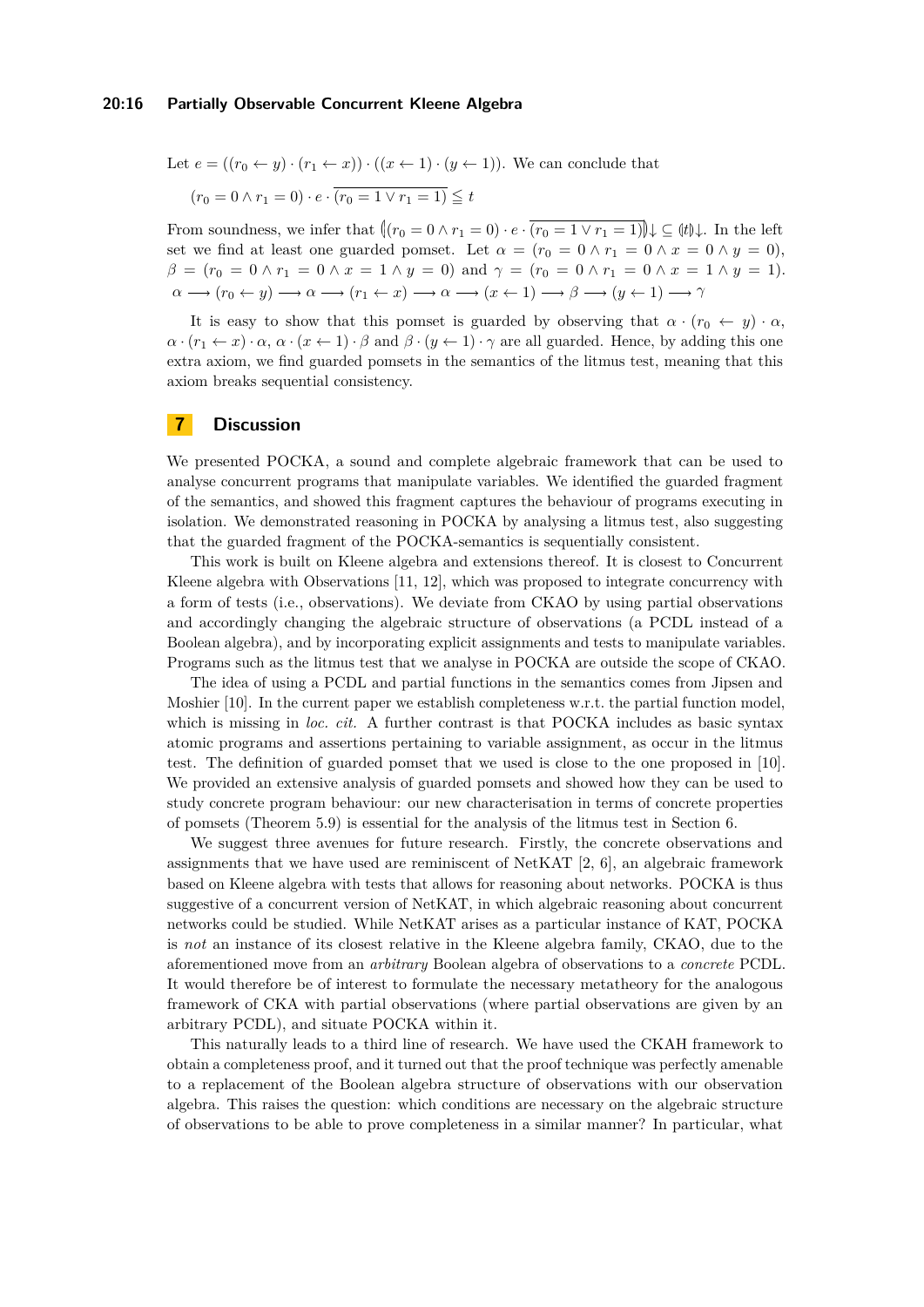conditions are needed for a result similar to Lemma [4.1](#page-8-2) to hold? Our conjecture is that the observation algebra needs to be such that all elements can be written as a finite sum of join-irreducible elements of the algebra (cf. Lemma [3.7\)](#page-6-0).

#### **References**

- <span id="page-16-10"></span>**1** Jade Alglave, Luc Maranget, Susmit Sarkar, and Peter Sewell. Litmus: Running tests against hardware. In *TACAS*, pages 41–44, 2011. [doi:10.1007/978-3-642-19835-9\\_5](https://doi.org/10.1007/978-3-642-19835-9_5).
- <span id="page-16-20"></span>**2** Carolyn Jane Anderson, Nate Foster, Arjun Guha, Jean-Baptiste Jeannin, Dexter Kozen, Cole Schlesinger, and David Walker. NetKAT: semantic foundations for networks. In *POPL*, pages 113–126, 2014. [doi:10.1145/2535838.2535862](https://doi.org/10.1145/2535838.2535862).
- <span id="page-16-13"></span>**3** Thomas S. Blyth. *Lattices and Ordered Algebraic Structures*. Springer-Verlag London, 2005.
- <span id="page-16-1"></span>**4** John Horton Conway. *Regular Algebra and Finite Machines*. Chapman and Hall, Ltd., London, 1971.
- <span id="page-16-18"></span>**5** Amina Doumane, Denis Kuperberg, Damien Pous, and Pierre Pradic. Kleene algebra with hypotheses. In *FOSSACS*, pages 207–223, 2019. [doi:10.1007/978-3-030-17127-8\\_12](https://doi.org/10.1007/978-3-030-17127-8_12).
- <span id="page-16-21"></span>**6** Nate Foster, Dexter Kozen, Matthew Milano, Alexandra Silva, and Laure Thompson. A coalgebraic decision procedure for NetKAT. In *POPL*, pages 343–355, 2015. [doi:10.1145/](https://doi.org/10.1145/2676726.2677011) [2676726.2677011](https://doi.org/10.1145/2676726.2677011).
- <span id="page-16-14"></span>**7** Jay L. Gischer. The equational theory of pomsets. *Theor. Comput. Sci.*, 61:199–224, 1988. [doi:10.1016/0304-3975\(88\)90124-7](https://doi.org/10.1016/0304-3975(88)90124-7).
- <span id="page-16-15"></span>**8** Jan Grabowski. On partial languages. *Fundam. Inform.*, 4(2):427, 1981.
- <span id="page-16-5"></span>**9** Tony Hoare, Bernhard Möller, Georg Struth, and Ian Wehrman. Concurrent Kleene algebra. In *CONCUR*, pages 399–414, 2009. [doi:10.1007/978-3-642-04081-8\\_27](https://doi.org/10.1007/978-3-642-04081-8_27).
- <span id="page-16-6"></span>**10** Peter Jipsen and M. Andrew Moshier. Concurrent Kleene algebra with tests and branching automata. *J. Log. Algebr. Meth. Program.*, 85(4):637–652, 2016. [doi:10.1016/j.jlamp.2015.](https://doi.org/10.1016/j.jlamp.2015.12.005) [12.005](https://doi.org/10.1016/j.jlamp.2015.12.005).
- <span id="page-16-7"></span>**11** Tobias Kappé, Paul Brunet, Jurriaan Rot, Alexandra Silva, Jana Wagemaker, and Fabio Zanasi. Kleene algebra with observations. In *CONCUR*, pages 41:1–41:16, 2019. [doi:](https://doi.org/10.4230/LIPIcs.CONCUR.2019.41) [10.4230/LIPIcs.CONCUR.2019.41](https://doi.org/10.4230/LIPIcs.CONCUR.2019.41).
- <span id="page-16-8"></span>**12** Tobias Kappé, Paul Brunet, Alexandra Silva, Jana Wagemaker, and Fabio Zanasi. Concurrent Kleene algebra with observations: From hypotheses to completeness. In *FOSSACS*, pages 381–400, 2020. [doi:10.1007/978-3-030-45231-5\\_20](https://doi.org/10.1007/978-3-030-45231-5_20).
- <span id="page-16-3"></span>**13** Dexter Kozen. A completeness theorem for Kleene algebras and the algebra of regular events. *Inf. Comput.*, 110(2):366–390, 1994. [doi:10.1006/inco.1994.1037](https://doi.org/10.1006/inco.1994.1037).
- <span id="page-16-4"></span>**14** Dexter Kozen. Kleene algebra with tests and commutativity conditions. In *TACAS*, pages 14–33, 1996. [doi:10.1007/3-540-61042-1\\_35](https://doi.org/10.1007/3-540-61042-1_35).
- <span id="page-16-11"></span>**15** Dexter Kozen. On Hoare logic and Kleene algebra with tests. *ACM Trans. Comput. Log.*, 1(1):60–76, 2000. [doi:10.1145/343369.343378](https://doi.org/10.1145/343369.343378).
- <span id="page-16-2"></span>**16** Daniel Krob. A complete system of B-rational identities. In *ICALP*, pages 60–73, 1990. [doi:10.1007/BFb0032022](https://doi.org/10.1007/BFb0032022).
- <span id="page-16-9"></span>**17** Leslie Lamport. How to make a correct multiprocess program execute correctly on a multiprocessor. *IEEE Trans. Computers*, 46(7):779–782, 1997. [doi:10.1109/12.599898](https://doi.org/10.1109/12.599898).
- <span id="page-16-16"></span>**18** Michael R. Laurence and Georg Struth. Completeness theorems for bi-Kleene algebras and series-parallel rational pomset languages. In *RAMiCS*, pages 65–82, 2014. [doi:10.1007/](https://doi.org/10.1007/978-3-319-06251-8_5) [978-3-319-06251-8\\_5](https://doi.org/10.1007/978-3-319-06251-8_5).
- <span id="page-16-17"></span>**19** Kamal Lodaya and Pascal Weil. Series-parallel languages and the bounded-width property. *Theoretical Computer Science*, 237(1):347–380, 2000. [doi:10.1016/S0304-3975\(00\)00031-1](https://doi.org/10.1016/S0304-3975(00)00031-1).
- <span id="page-16-12"></span>**20** John C. Reynolds. Separation Logic: A Logic for Shared Mutable Data Structures. In *LiCS*, July 2002. [doi:10.1109/LICS.2002.1029817](https://doi.org/10.1109/LICS.2002.1029817).
- <span id="page-16-0"></span>**21** Arto Salomaa. Two complete axiom systems for the algebra of regular events. *J. ACM*, 13(1):158–169, 1966. [doi:10.1145/321312.321326](https://doi.org/10.1145/321312.321326).
- <span id="page-16-19"></span>**22** Jana Wagemaker, Paul Brunet, Simon Docherty, Tobias Kappé, Jurriaan Rot, and Alexandra Silva. Partially observable concurrent Kleene algebra, 2020. [arXiv:2007.07593](http://arxiv.org/abs/2007.07593).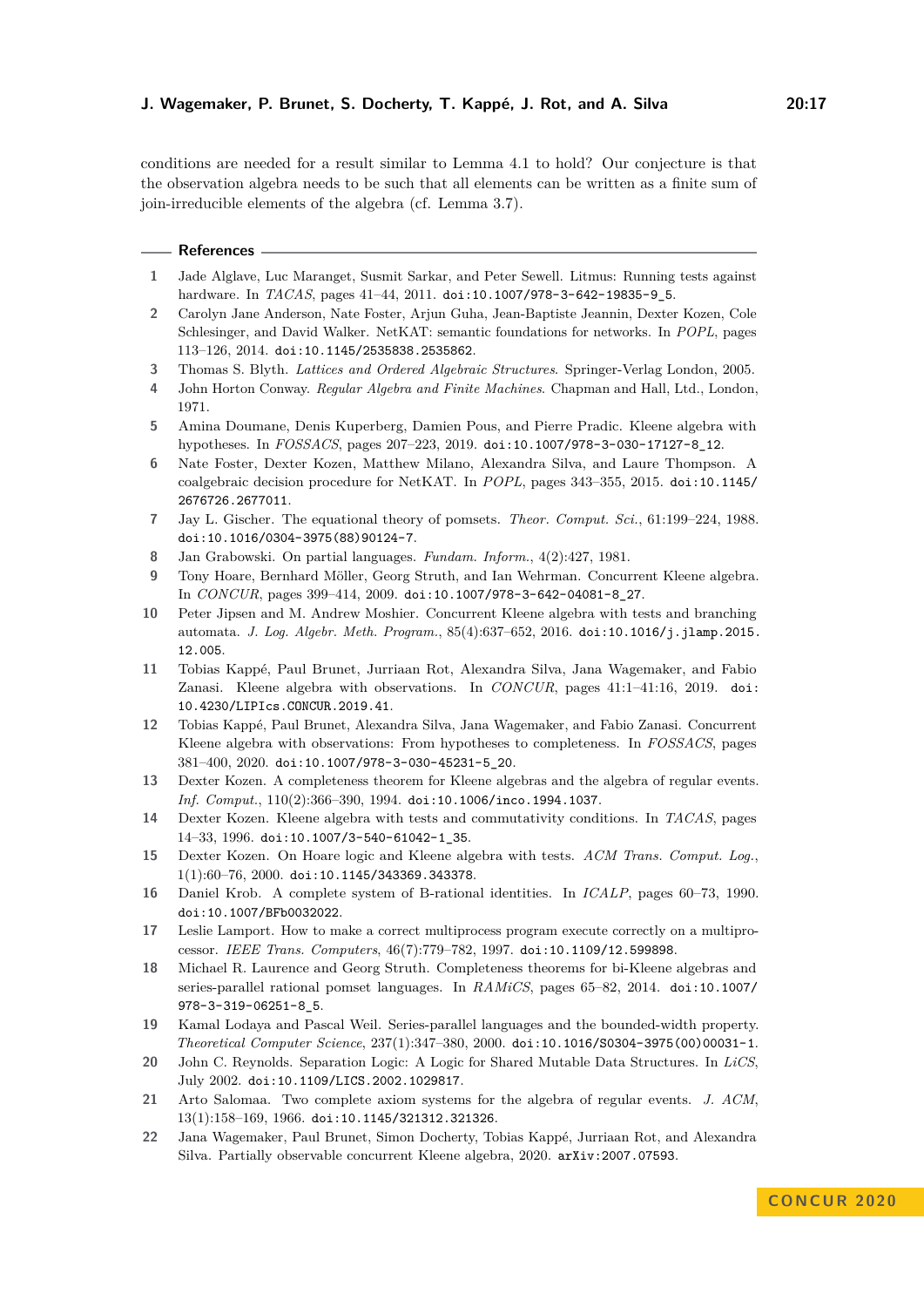# **A Proofs about observation algebra**

▶ **Lemma 3.5** (Soundness OA). *For all*  $p, q \in \mathcal{O}$ , *if*  $p \equiv q$  *then*  $||p|| = ||q||$ *.* 

**Proof.** The fact that OA is a PCDL and the assignment  $\llbracket - \rrbracket$  is well-defined establishes the soundness of the PCDL axioms. We thus only have the domain-specific axioms left to verify. If  $n \neq m$ , it is immediate that

$$
\llbracket v = n \land v = m \rrbracket = \llbracket v = n \rrbracket \cap \llbracket v = m \rrbracket = \{ \alpha \mid \alpha(v) = n \} \cap \{ \alpha \mid \alpha(v) = m \} = \emptyset = \llbracket \bot \rrbracket
$$

Next we show  $[\overline{v} = \overline{n}] \subseteq [\![ \bigvee_{m \neq n} v = m]\!]$ . Assume

$$
\alpha \in \llbracket \overline{v=n} \rrbracket = \bigcup \{ B \in P_{\leq}(\mathsf{State}) \mid B \cap \llbracket v=n \rrbracket = \emptyset \}.
$$

We have some downwards-closed  $B \subseteq$  State such that  $\alpha \in B$  and  $B \cap [v = n] = \emptyset$ . Suppose towards a contradiction that  $\alpha(v)$  is undefined, or that  $\alpha(v) = n$ . We can then choose  $\alpha' \in$  State to be *n* on *v*, and identical to  $\alpha$  elsewhere; in that case,  $\alpha' \leq \alpha$ , which means that  $\alpha' \in B$ . But then, since  $\alpha' \in \llbracket v = n \rrbracket$  by construction, we have a contradiction with the fact that  $B \cap [v = n] = \emptyset$ . Thus, there exists an  $m \in \text{VAL}$  such that  $\alpha(v) = m$ and  $m \neq n$ . It then follows that  $\alpha \in \left[ \bigvee_{m \neq n} v = m \right]$ .

Next we prove that  $\left[\overline{\bigwedge_i v_i = n_i}\right] \subseteq \left[\bigvee_i \overline{v_i = n_i}\right]$ , if the  $v_i$  are distinct. Let  $\alpha \in B$  such that  $B \cap [\![] \bigwedge_i v_i = n_i[\!] = \emptyset$ . We claim that for some  $i, \alpha(v_i) = m \neq n_i$ . Suppose otherwise: then for each  $v_i$  either  $\alpha(v_i) = n_i$  or  $\alpha(v_i)$  is undefined. Define:

$$
\alpha'(v) ::= \begin{cases} n_i & \text{if } v = v_i \text{ and } \alpha(v_i) \text{ undefined;} \\ \alpha(v) & \text{otherwise.} \end{cases}
$$

This is well-defined by the assumption that the  $v_i$  are all distinct. By construction,  $\alpha' \leq \alpha$  and  $\alpha' \in \bigcap_i {\beta \mid \beta(v_i) = n_i} = {\lbrack \bigwedge_i v_i = n_i \rbrack}$ . As *B* is downwards-closed, we get  $\alpha' \in B$ , contradicting  $B \cap [\![\bigwedge_i v_i = n_i]\!] = \emptyset$ . Hence for some *i*,  $\alpha(v_i) = m \neq n_i$ . Hence  $\alpha \in [\![\overline{v_i = n_i}]\!] \subseteq [\![\bigvee_i \overline{v_i = n_i}]\!]$  as required.

For the inductive step, we verify that the closure rules for congruence preserve soundness. This is all immediate from the definition of  $\llbracket - \rrbracket$ . For instance, if  $e = e_0 \vee e_1$ ,  $f = f_0 \vee f_1$ ,  $e_0 \equiv f_0$  and  $e_1 \equiv f_1$ , then  $\llbracket e \rrbracket = \llbracket e_0 \rrbracket \cup \llbracket e_1 \rrbracket = \llbracket f_0 \rrbracket \cup \llbracket f_1 \rrbracket = \llbracket f \rrbracket$ , where we have used that  $\llbracket e_0 \rrbracket = \llbracket f_0 \rrbracket$  and  $\llbracket e_1 \rrbracket = \llbracket f_1 \rrbracket$  by the induction hypothesis.

**► Lemma 3.6.** *For all*  $\alpha, \beta \in$  State:  $\alpha \in [\pi_{\beta}]$  *iff*  $\alpha \leq \beta$  *iff*  $\pi_{\alpha} \leq \pi_{\beta}$ *.* 

**Proof.** Assume  $\alpha \in [\pi_{\beta}]$ . Then for all  $v \in \text{dom}(\beta)$ ,  $\alpha(v)$  is defined and  $\alpha(v) = \beta(v)$ , hence  $\alpha \leq \beta$ . Assume  $\alpha \leq \beta$ . Then  $\pi_{\alpha} \leq \pi_{\beta}$  is established from  $\pi_{\alpha} \wedge \pi_{\beta} \equiv \pi_{\alpha}$ : by the assumption, every conjunct in  $\bigwedge_{\beta(v)=n} v = n$  appears as a conjunct in  $\bigwedge_{\alpha(v)=n} v = n$ , so by idempotence  $\pi_{\alpha} \wedge \pi_{\beta} \equiv (\bigwedge_{\alpha(v)=n} v = n) \wedge (\bigwedge_{\beta(v)=n} v = n) \equiv \bigwedge_{\alpha(v)=n} v = n \equiv \pi_{\alpha}$ . Finally, assume  $\pi_{\alpha} \leq \pi_{\beta}$ . By soundness  $[\![\pi_{\alpha}]\!] \subseteq [\![\pi_{\beta}]\!]$ , and it is trivial to establish  $\alpha \in [\![\pi_{\alpha}]\!]$ .

**I Lemma 3.7.** *For all*  $p \in \mathcal{O}$ , *we have*  $p \equiv \sqrt{\{\alpha \in \text{State}\,} \mid \pi_{\alpha} \leq p\}.$ 

**Proof.** Noting that  $\bigvee \{\alpha \in \mathsf{State} \mid \alpha \leq p\} \leq p$  by definition, we focus on the other inequality, proceeding by induction on *p*. For the base cases,  $\perp \leq \sqrt{\{\alpha \in \text{State}\}\alpha} \leq \perp$ by definition;  $\top \leq \sqrt{\{\alpha \in \text{State} \mid \alpha \leq \top\}}$  as  $\top \equiv \pi_{\emptyset} \in \{\alpha \in \text{State} \mid \alpha \leq \top\}$ ; and  $v = n \leq \sqrt{\{\alpha \in \text{State}\mid \alpha \leq v = n\}} \text{ as } v = n \equiv \pi_{\{v \mapsto n\}} \in \{\alpha \in \text{State}\mid \alpha \leq v = n\}.$ 

In the induction step we have three cases.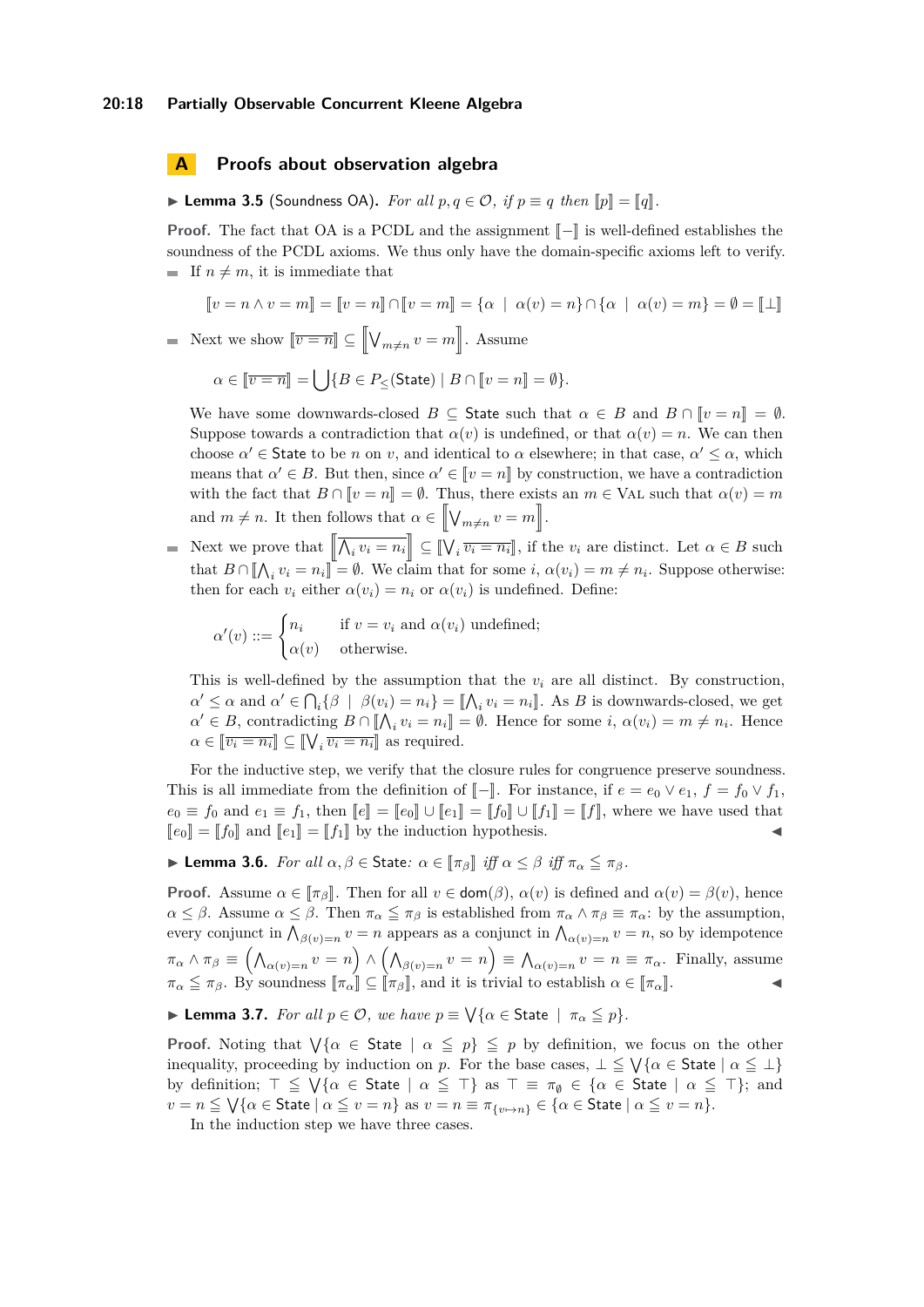If  $p = p_0 \wedge p_1$ , by the inductive hypothesis and distributivity we obtain

$$
p_0 \wedge p_1 \leqq \bigvee \{ \alpha \wedge \beta \mid \alpha \leqq p_0, \beta \leqq p_1 \}.
$$

We claim that  $\{\alpha \wedge \beta \mid \alpha \leq p_0, \beta \leq p_1\} \subseteq \{\alpha \mid \alpha \leq p_0 \wedge p_1\} \cup \{\perp\}.$  Call  $\alpha, \beta \in$  State *compatible* if, for any  $v \in \text{dom}(\alpha) \cap \text{dom}(\beta)$ ,  $\alpha(v) = \beta(v)$ . Take  $\alpha \leq p_0$  and  $\beta \leq p_1$ . There are two cases. In the first,  $\alpha$  and  $\beta$  are compatible. Then define  $\gamma$  by

$$
\gamma(v) ::= \begin{cases} \alpha(v) & \text{if } \alpha(v) \text{ defined;} \\ \beta(v) & \text{if } \beta(v) \text{ defined;} \\ \text{undefined} & \text{otherwise.} \end{cases}
$$

This is well-defined by compatability. Then  $\gamma \leq \alpha$  as well as  $\gamma \leq \beta$ , and hence by Lemma [3.6](#page-6-2) we find  $\gamma \leq \alpha \wedge \beta \leq p_0 \wedge p_1$ . In the other case,  $\alpha$  and  $\beta$  are not compatible: hence for some distinct *n* and *m*,  $v = n$  and  $v = m$  are among the conjuncts of  $\alpha \wedge \beta$ . By the axiom  $v = n \wedge v = m \equiv \bot$ , it then follows that  $\alpha \wedge \beta \equiv \bot$ . We obtain

$$
\bigvee \{\alpha \wedge \beta \mid \alpha \leq p_0, \beta \leq p_1\} \leq \bigvee (\{\alpha \mid \alpha \leq p_0 \wedge p_1\} \cup \{\bot\}) \equiv \bigvee \{\alpha \mid \alpha \leq p_0 \wedge p_1\}.
$$

**If**  $p = p_0 \vee p_1$ , we derive

$$
p_0 \vee p_1 \leq \bigvee \{ \alpha \in \text{State} \mid \alpha \leq p_0 \} \vee \bigvee \{ \beta \in \text{State} \mid \beta \leq p_1 \} \tag{IH}
$$
  

$$
\leq \bigvee \{ \alpha \in \text{State} \mid \alpha \leq p_1 \vee p_2 \} \tag{IH}
$$
  

$$
(\alpha \leq p_0 \leq p_0 \vee p_1, \text{ similar for } \beta)
$$

**If**  $p = \overline{p_0}$ , we derive

$$
\overline{p_0} \equiv \bigvee \{ \alpha \mid \alpha \leq p_0 \}
$$
\n
$$
\equiv \bigwedge \{ \overline{\alpha} \mid \alpha \leq p_0 \}
$$
\n
$$
\equiv \bigwedge \{ \overline{\bigwedge_{\alpha(v)=n} v = n} \mid \alpha \leq p_0 \}
$$
\n
$$
\leq \bigwedge \{ \bigvee_{\alpha(v)=n} \overline{v = n} \mid \alpha \leq p_0 \}
$$
\n
$$
\equiv \bigwedge \{ \bigvee_{\alpha(v)=n} \overline{v = n} \mid \alpha \leq p_0 \}
$$
\n
$$
\equiv \bigwedge \{ \bigvee_{\alpha(v)=n} v = m \mid \alpha \leq p_0 \}
$$
\n
$$
\text{(De Morgan-like domain-specific axiom)}
$$
\n
$$
\leq \bigwedge \{ \bigvee_{\alpha(v)=n} v = m \mid \alpha \leq p_0 \}
$$
\n
$$
\text{(Pseudocomplement domain-specific axiom)}
$$

Note that the De Morgan law applied in the second step is indeed satisfied by PCDLs [\[3\]](#page-16-13). Now, define  $K ::= {\alpha \in \mathsf{State} \mid \alpha \leq p_0}, \ J_\alpha ::= \{(v, m) \mid \alpha(v) = n \neq m\}, \ J ::= \bigcup_{\alpha \in K} J_\alpha$ and  $F ::= \{f : K \to J \mid \forall \alpha \in K, f(\alpha) \in J_\alpha\}$ . Further, let

$$
p_{\alpha,(v,m)} ::= \begin{cases} v = m & \text{if } \alpha(v) = n \neq m; \\ \perp & \text{otherwise} \end{cases}
$$

Then

$$
\bigwedge \{ \bigvee_{\substack{\alpha(v)=n \\ m \neq n}} v = m \mid \alpha \leq p_0 \} \equiv \bigwedge_{\alpha \in K} \bigvee_{(v,m) \in J_\alpha} p_{\alpha,(v,m)} \equiv \bigvee_{f \in F} \bigwedge_{\alpha \in K} p_{\alpha,f(\alpha)}
$$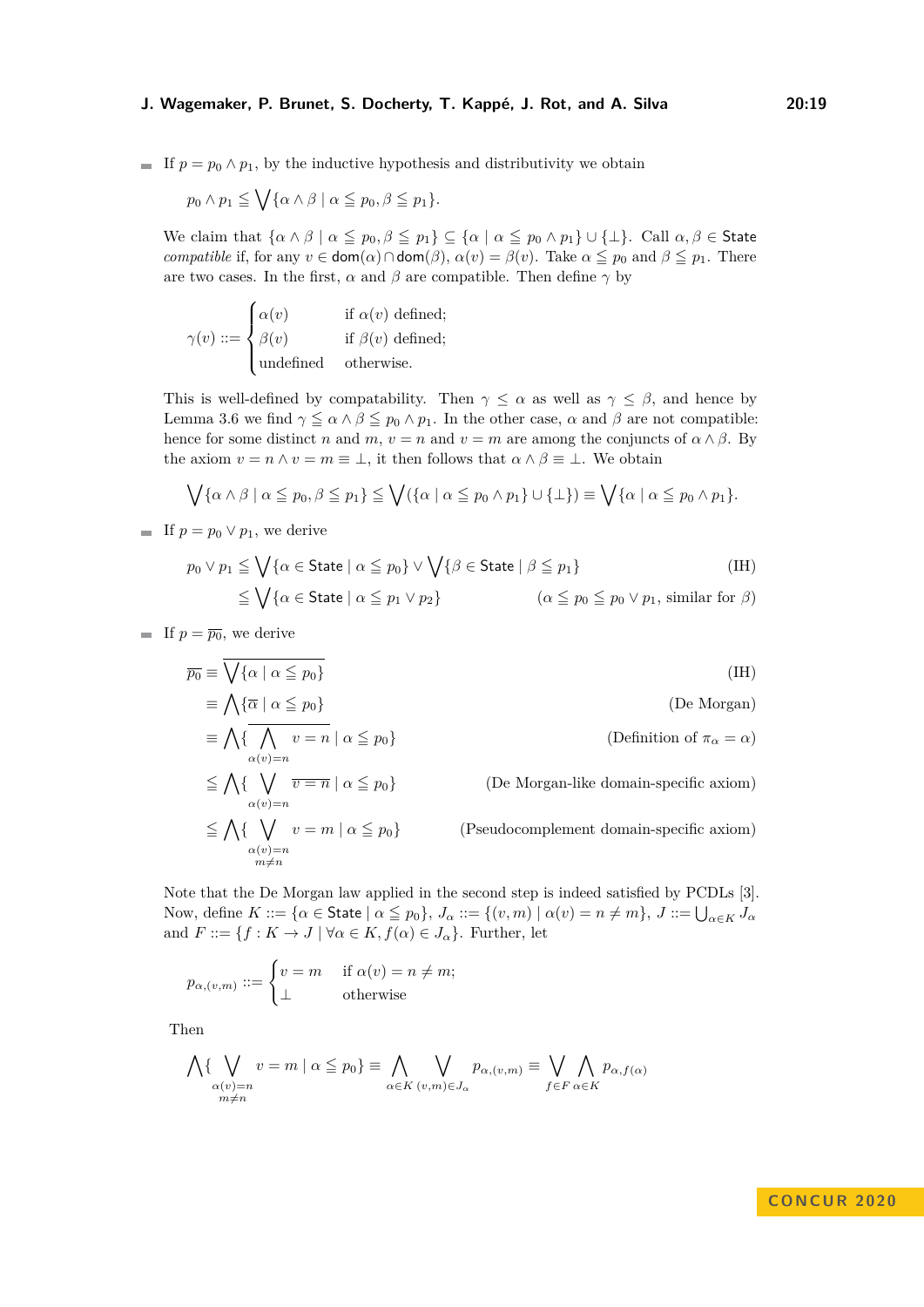by distributivity. For each  $f \in F$ , if the  $p_{\alpha, f(\alpha)}$  are compatible,  $\bigwedge_{\alpha \in K} p_{\alpha, f(\alpha)} \equiv \beta_f$ , for a *β*<sup>*f*</sup> with the property that for every  $\alpha \leq p_0$ ,  $\beta_f \wedge \alpha = \bot$  (as by definition, for each such  $\alpha$ ,  $\beta$ <sup>*f*</sup> has some  $v = m$  as a conjunct, where  $\alpha$  has a conjunct  $v = n$  for  $n \neq m$ ). If they are incompatible,  $\bigwedge_{\alpha \in K} p_{\alpha, f(\alpha)} \equiv \bot$ . Hence

$$
\bigvee_{f \in F} \bigwedge_{\alpha \in K} p_{\alpha, f(\alpha)} \leqq \bigvee \{ \beta \mid \text{for all } \alpha, \alpha \leqq p_0 \text{ implies } \alpha \wedge \beta \equiv \bot \}.
$$

For any  $\beta$  satisfying the property that for all  $\alpha, \alpha \leq p_0$  implies  $\alpha \wedge \beta \equiv \bot$ , we have  $\beta \wedge p_0 \equiv \beta \wedge \bigvee \{\alpha \mid \alpha \leq p_0\} \equiv \bigvee \{\alpha \wedge \beta \mid \alpha \leq p_0\} \equiv \bot$ , so  $\beta \leq \overline{p_0}$  and

$$
\bigvee \{ \beta \mid \text{for all } \alpha \leq p_0 \text{ implies } \alpha \wedge \beta \equiv \bot \} \leq \bigvee \{ \beta \mid \beta \leq \overline{p_0} \},
$$

completing the proof.

▶ **Theorem 3.8** (Completeness OA). *For all*  $p, q \in \mathcal{O}$ , we have  $p \equiv q$  *if and only if*  $\llbracket p \rrbracket = \llbracket q \rrbracket$ .

**Proof.** The left-to-right direction follows from Lemma [3.5.](#page-6-1) For the right-to-left direction, suppose that  $\llbracket p \rrbracket = \llbracket q \rrbracket$ . By Lemma [3.7,](#page-6-0) we obtain that

$$
[\![p]\!] = [\![\bigvee\{\alpha \in \text{State} \mid \alpha \leqq p\}]\!] = [\![\bigvee\{\beta \in \text{State} \mid \beta \leqq q\}]\!] = [\![q]\!].
$$

We prove  $\alpha \leq p$  if and only if  $\alpha \leq q$ . Take  $\alpha \leq p$ . Then  $\alpha \in [\![\alpha]\!] \subseteq [\![p]\!] = \bigcup_{\beta \leq q} [\![\beta]\!]$ by Lemmas [3.5](#page-6-1) and [3.6.](#page-6-2) Hence for some  $\beta \leq q$ ,  $\alpha \in [\beta]$ , and by Lemma [3.6](#page-6-2) once more,  $\alpha \leq \beta \leq q$ . The other direction is symmetric. It follows that

$$
p\equiv \bigvee\{\alpha\in\mathsf{State}\mid \alpha\leqq p\}\equiv \bigvee\{\alpha\in\mathsf{State}\mid \alpha\leqq q\}\equiv q,
$$

as required.  $\blacksquare$ 

### **B Proofs towards completeness**

The following three results are all needed in the proofs that follow, and come from [\[12\]](#page-16-8). First of all, we can prove the following useful properties about the interaction between closure and other operators on pomset languages:

**► Lemma B.1.** *Let*  $L, K \subseteq$  Pom and  $C \in$  PC*. The following hold.* 

<span id="page-19-2"></span><span id="page-19-0"></span>1.  $L \subseteq K \downarrow^H$  *iff*  $L \downarrow^H \subseteq K \downarrow^H$ . 2. *If*  $L \subseteq K$ *, then*  $L \downarrow^H \subseteq K \downarrow^H$ *.* **3.**  $(L \cup K) \downarrow^H = (L \downarrow^H \cup K \downarrow^H) \downarrow^H$  $( L \cdot K ) \downarrow^H = ( L \downarrow^H \cdot K \downarrow^H ) \downarrow^H$ **5.**  $(L \parallel K) \downarrow^H = (L \downarrow^H \parallel K \downarrow^H) \downarrow^H$ **6.**  $(L^*) \downarrow H = ((L \downarrow H)^*) \downarrow H$ **7.** *If*  $L \downarrow^H \subseteq K \downarrow^H$ , then  $C[L] \downarrow^H \subseteq C[K] \downarrow^H$ . **8.** *If*  $L \subseteq$  SP, *then*  $L \downarrow^H \subseteq$  SP.

Second, we can note the following result about the interaction between exch and contr:

<span id="page-19-1"></span>**► Lemma B.2.** For any  $L \in 2^{SP}$ , we have  $L \downarrow^{contr \cup exch} = (L \downarrow^{exch}) \downarrow^{contr.}$ 

We can then prove soundness of the POCKA semantics w.r.t. the axioms.

**► Theorem 3.14** (Soundness POCKA). *For all*  $e, f \in \mathcal{T}$ , *if*  $e \equiv f$  *then*  $\langle e \rangle \downarrow = \langle f \rangle \downarrow$ *.* 

**Proof.** By construction it is immediate that  $\langle \vert -\rangle \downarrow$  is closed under closure with respect to exch ∪ contr. We then proceed by induction on  $\equiv$ . For all the pairs from  $\equiv_{BKA}$ , it follows from Theorem [2.6](#page-3-0) that  $\llbracket e \rrbracket = \llbracket f \rrbracket$ . Then immediately their POCKA-semantics also coincide. For all the pairs from  $\equiv_{\mathsf{OA}}$ , we make use of Theorem [3.8.](#page-6-3) Note that  $\llbracket -\rrbracket \downarrow$  almost coincides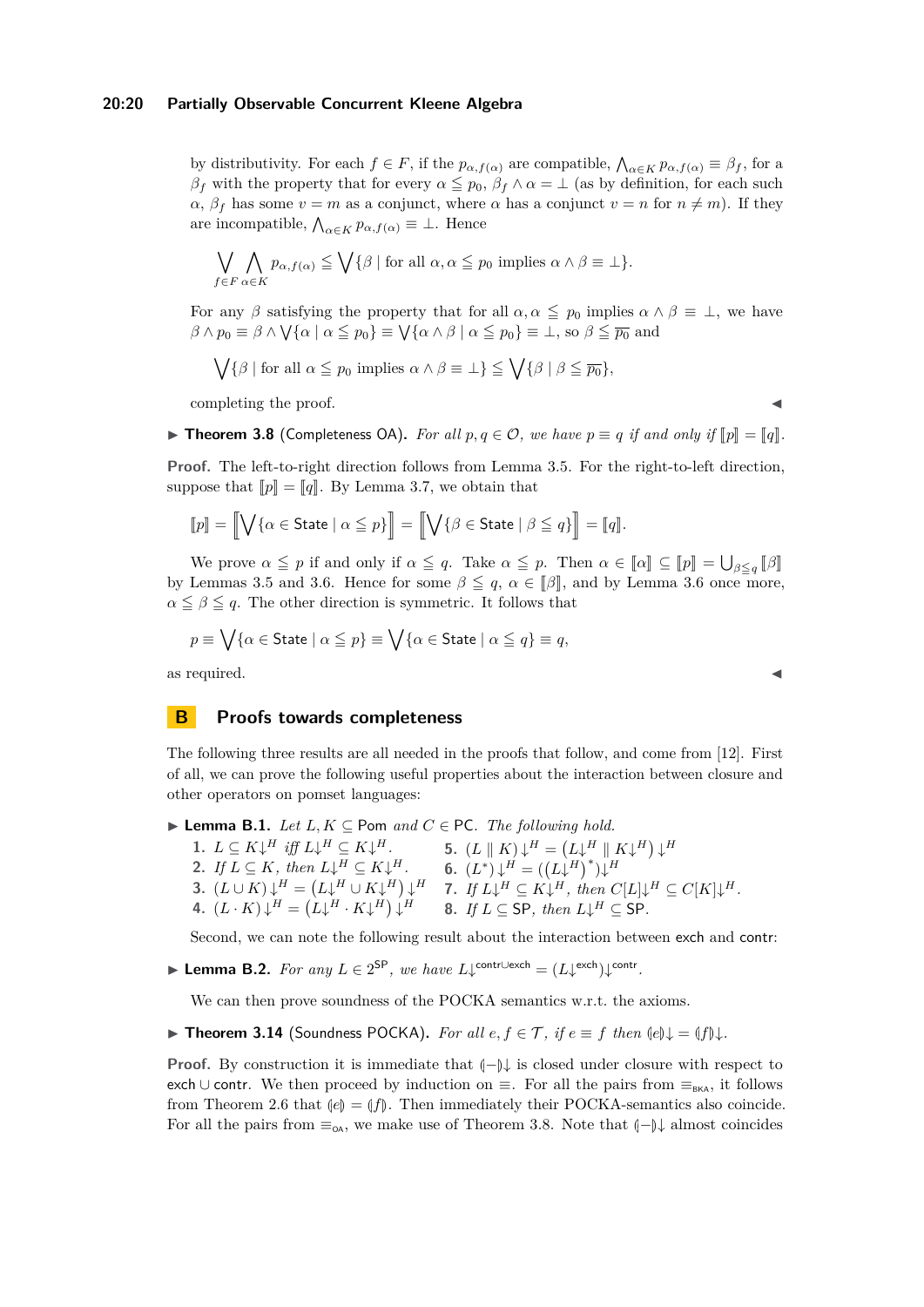with  $\llbracket - \rrbracket_{\text{on}}$  on  $\mathcal{O}$ , so the proof is very straightforward. For instance, take  $p \vee (p \wedge q) \equiv_{\text{on}} p$ . Then  $(p \vee (p \wedge q))$  = State<sup>\*</sup> ·  $[p \vee (p \wedge q)]_{\text{OA}}$  · State<sup>\*</sup>. From Theorem [3.8,](#page-6-3) we know that  $[\![p \wedge (p \wedge q)]\!]$  and thus we obtain  $[\![p \wedge (p \wedge q)]\!]$ . State<sup>\*</sup>  $[\![p \cdot]]$  state<sup>\*</sup>  $[\![p \cdot]]$  $[p \lor (p \land q)]_{\text{OA}} = [p]_{\text{OA}}$ , and thus we obtain  $(p \lor (p \land q)) = \text{State}^* \cdot [p]_{\text{OA}} \cdot \text{State}^* = (p)$ . Then from this we can conclude that  $(p \lor (p \land q))\downarrow = (p \lor (p \land q))\downarrow$ <sup>exch∪contr</sup> =  $(p)\downarrow$ <sup>exch∪contr</sup> =  $(p)\downarrow$ . We can prove soundness of the other observation algebra axioms analogously.

The next axiom is the exchange law. We show that  $\left(\left(\begin{array}{c|c} e & f \end{array}\right), \left(\begin{array}{c|c} q & h \end{array}\right)\right) \downarrow \subseteq \left(\left(\begin{array}{c|c} e & g \end{array}\right), \left(\begin{array}{c|c} f & h \end{array}\right)\right) \downarrow$ . By Lemma [B.1\(](#page-8-2)[1\)](#page-19-0), it suffices to prove that  $\left(\left(e \parallel f\right) \cdot \left(g \parallel h\right)\right) \subseteq \left(\left(e \cdot g\right) \parallel \left(f \cdot h\right)\right) \downarrow$ . Take an element in  $\{(e \mid f) \cdot (g \mid h)\}\)$ . This is thus a pomset of the form  $(X \mid Y) \cdot (V \mid W)$  for  $X \in \{e\}$ ,  $Y \in (f)$ ,  $V \in (g)$  and  $W \in (h)$ . Thus we immediately obtain that  $(X \cdot V) \parallel (Y \cdot W) \in$  $\left(\left(e \cdot g\right) \parallel (f \cdot h)\right)$ . From Lemma [B.2,](#page-19-1) we know that  $\left(\neg \beta \downarrow = (\left(\neg \beta \downarrow^{\text{exch}})\right) \downarrow^{\text{contr}}$ . We know that  $\left(Y \parallel V\right) \parallel (Y \parallel V) \parallel (Y \parallel V) \parallel (Y \parallel V) \parallel (Y \parallel V) \parallel (Y \parallel V) \parallel (Y \parallel V) \parallel (Y \parallel V) \parallel (Y \parallel V) \parallel (Y \parallel V) \parallel (Y \parallel V) \parallel (Y \parallel V) \parallel (Y \parallel V) \parallel (Y \parallel$  $(X \parallel Y) \cdot (V \parallel W) \sqsubseteq (X \cdot V) \parallel (Y \cdot W)$  and that  $(X \cdot V) \parallel (Y \cdot W) \in ((e \cdot g) \parallel (f \cdot h)) \downarrow^{\text{exch}}) \downarrow^{\text{contr}}$ .<br>There we say surely Laurence 2.11 and B.2 to sktrig that  $(X \parallel Y) \cup (Y \parallel W) \subseteq d(e, \infty) \parallel (f, h)$ . Then we can apply Lemmas [2.11](#page-4-1) and [B.2](#page-19-1) to obtain that  $(X \parallel Y) \cdot (V \parallel W) \in ((e \cdot g) \parallel (f \cdot h)) \downarrow$ .

Left to verify are the interface axioms. To check  $p \wedge q \leq p \cdot q$  it again suffices to prove that  $(p \land q) \subseteq (p \cdot q) \downarrow$  by Lemma [B.1](#page-8-2)[\(1\)](#page-19-0). We take an element in  $(p \land q)$ . This a pomset of the form  $U \cdot \alpha \cdot V$  such that  $U, V \in \mathsf{State}^*$  and  $\alpha \in [\![p]\!]_{\alpha\alpha} \cap [\![q]\!]_{\alpha\alpha}$ . We can establish that  $U \cap U \subseteq \mathcal{U}$  and  $\alpha \in \mathcal{U}$  and  $\alpha \in \mathcal{U}$ . We have that  $C[\![q]_{\alpha\alpha}$  $U \cdot \alpha \cdot \alpha \cdot V \in (p \cdot q)$ . Now take the pomset context  $C = U \cdot * \cdot V$ . We have that  $C[[\alpha \cdot \alpha]] =$  $\{U \cdot \alpha \cdot \alpha \cdot V\} \subseteq (p \cdot q) \subseteq (p \cdot q) \downarrow$ . Then by closure we find  $C[[\alpha]] = \{U \cdot \alpha \cdot V\} \subseteq (p \cdot q) \downarrow$ .

Since  $(\perp) = \emptyset = (0)$ , it follows that  $(\perp) \downarrow = \emptyset = (0) \downarrow$ . Similarly, since  $(p + q) = (p) \cup (q) =$ *lp* ∨ *q*), we also have that  $(p + q)$ ↓ =  $(p \vee q)$ ↓

Now we have four axioms left. The first one we verify is  $\top \cdot p \leq p$  for  $p \in \mathcal{O}$ . We immediately obtain that  $(\top \cdot p) =$  State  $\cdot$  State<sup>\*</sup> ·  $[p]_{\infty}$  · State<sup>\*</sup>  $\subseteq$  State<sup>\*</sup> ·  $[p]_{\infty}$  · State<sup>\*</sup>  $=$   $(p) \subseteq (p) \downarrow$ . The axioms  $\top \cdot p \leq p$ ,  $a \cdot \top \leq a$ , and  $\top \cdot a \leq a$  for  $a \in \mathsf{Act}$  are all verified in a similar manner.

In the inductive step we need to check whether the closure rules for congruence have been preserved. We distinguish four cases.

If  $e = e_0 + e_1$  and  $f = f_0 + f_1$  with  $e_0 \equiv f_0$  and  $e_1 \equiv f_1$ , then by induction we know that  $\langle e_0 \rangle \downarrow$  =  $\langle f_0 \rangle \downarrow$  and  $\langle e_1 \rangle \downarrow$  =  $\langle f_1 \rangle \downarrow$ . By Lemma [B.1\(](#page-8-2)[3\)](#page-19-2), we can then derive that

$$
\begin{aligned} \langle [e] \rangle \downarrow & = (\langle [e_0] \cup \langle [e_1] \rangle) \downarrow^{\mathrm{exch}\cup\mathrm{contr}} \\ & = (\langle [e_0] \rangle \downarrow^{\mathrm{exch}\cup\mathrm{contr}} \cup \langle [e_1] \rangle \downarrow^{\mathrm{exch}\cup\mathrm{contr}}) \downarrow^{\mathrm{exch}\cup\mathrm{contr}} \\ & = (\langle [f_0] \rangle \downarrow^{\mathrm{exch}\cup\mathrm{contr}} \cup \langle [f_1] \rangle \downarrow^{\mathrm{exch}\cup\mathrm{contr}}) \downarrow^{\mathrm{exch}\cup\mathrm{contr}} \\ & = (\langle [f_0] \cup \langle [f_1] \rangle) \downarrow^{\mathrm{exch}\cup\mathrm{contr}} \\ & = (\langle [f_0] \cup \langle [f_1] \rangle) \downarrow^{\mathrm{exch}\cup\mathrm{contr}} \\ & = (\langle [f_0] \rangle \downarrow^{\mathrm{exch}\cup\mathrm{contr}} \end{aligned}
$$

 $\blacksquare$  The cases for  $\cdot$ ,  $\parallel$  and  $*$  are argued similarly.

▶ **Lemma 4.5.** *For all*  $e, f \in \mathcal{T}$ *, if*  $e \leq f \in$  top ∪ contr*, then*  $e \leq f$ *.* 

**Proof.** If  $e \leq f \in \text{contr}$ , then  $e = \alpha$  and  $f = \alpha \cdot \alpha$  for some  $\alpha \in \text{State}$ . We can then derive that  $\alpha \equiv \alpha \wedge \alpha \leq \alpha \cdot \alpha$ , using the PCDL and the Interface axioms. Hence  $e \leq f$ . If  $e \leq f \in$  top, then we distinguish two cases.

**1.** Let  $e = \alpha \cdot c$  and  $g = c$  for  $c \in \text{Act}$  and  $\alpha \in \text{State}$ . Then we derive

$$
\alpha \cdot c \leq \top \cdot c \leq c \tag{PCDL and Interface axioms}
$$

The case where  $e = c \cdot \alpha$  is similar.

**2.** Let  $e = \alpha \cdot \beta$  and  $g = \beta$  for  $\alpha, \beta \in$  State. Then we derive

$$
\alpha \cdot \beta \leq \top \cdot \beta \leq \beta \tag{PCDL and Interface axioms}
$$

The case where  $e = \beta \cdot \alpha$  is similar. Hence, we can conclude that  $e \leq f$ .

$$
\blacktriangleleft
$$